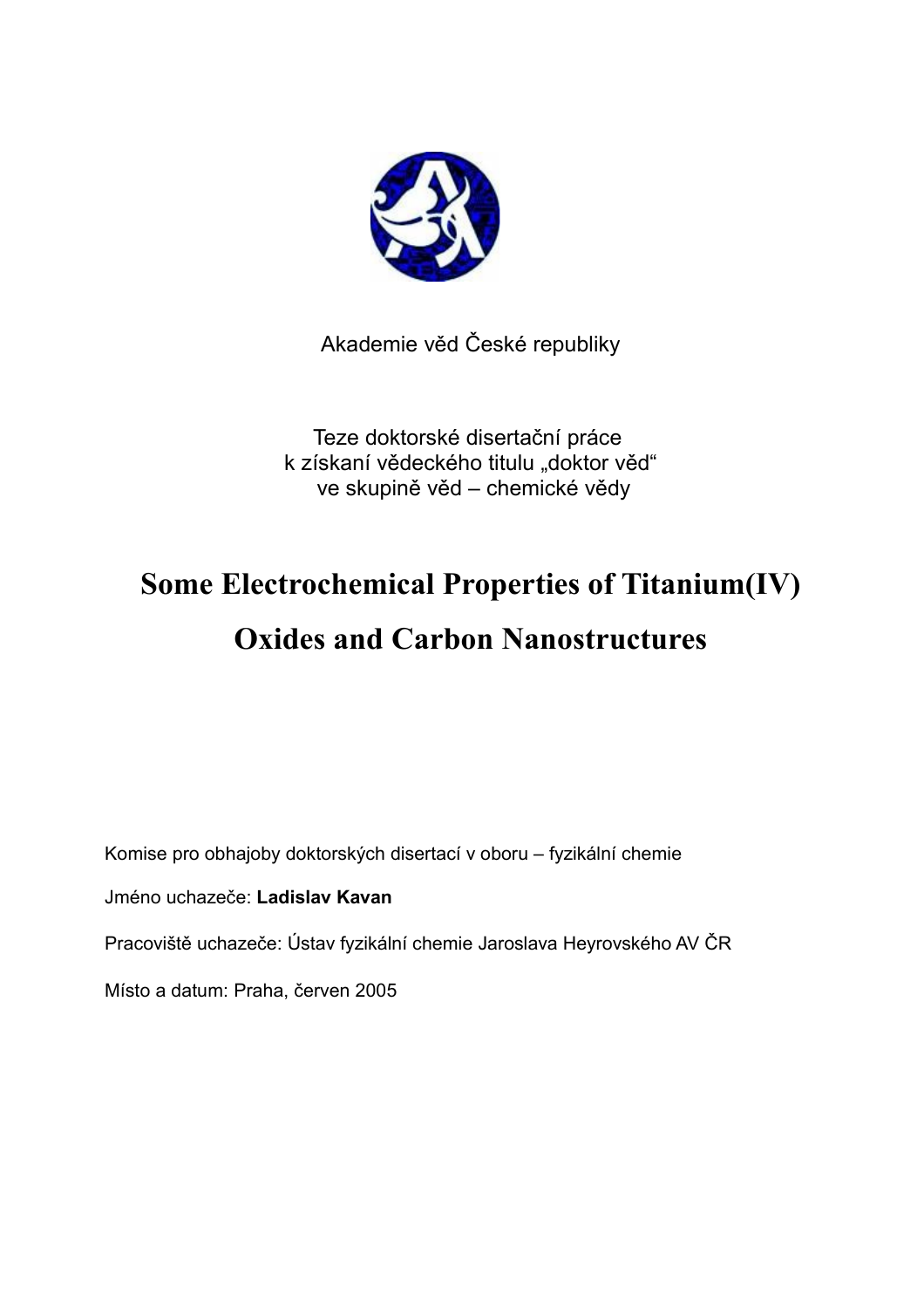## **Table of contents**

| 1. ELECTRODE MATERIAS FROM Ti(IV) OXIDES: PREPARATION 2<br>Electrode materials from non-organized nanocrystalline Ti(IV) oxides 3<br>11<br>Electrode materials from organized nanocrystalline anatase<br>12<br>1.2.1. Surfactant templating and stabilization with inorganic additives (Zr, Al) 6<br>1.3.<br>2. PHOTOELECTROCHEMISTRY: BAND-GAP EXCITATION 11 | $\overline{4}$<br>5 |
|---------------------------------------------------------------------------------------------------------------------------------------------------------------------------------------------------------------------------------------------------------------------------------------------------------------------------------------------------------------|---------------------|
| 3. PHOTOELECTROCHEMISTRY: SUB-BAND-GAP EXCITATION 13                                                                                                                                                                                                                                                                                                          |                     |
|                                                                                                                                                                                                                                                                                                                                                               | 15                  |
| 5. ELECTROCHEMISTRY IN THE ACCUMULATION REGIME 16<br>5.1.<br>5.2                                                                                                                                                                                                                                                                                              | 19                  |
|                                                                                                                                                                                                                                                                                                                                                               |                     |
|                                                                                                                                                                                                                                                                                                                                                               | 23                  |
|                                                                                                                                                                                                                                                                                                                                                               |                     |

### 1.1. Electrochemical ways to carbyne-like chains…………… ............................ 23

| 1.2 Conversion of carbyne-like chains into nanotubes | 27 |
|------------------------------------------------------|----|

### 1.3. Direct electrochemical synthesis of fullerenes and nanotubes…………….. 27

1.4. Kinetics and mechanism of electrochemical carbonization: refined model.. 28

|                                                                                    | 31 |
|------------------------------------------------------------------------------------|----|
| 2.1. Optical and Raman spectroelectrochemistry on single wall carbon nanotubes. 32 |    |
| 2.2. Optical and Raman spectroelectrochemistry on fullerene peapods33              |    |
| 2.3. Optical and Raman spectroelectrochemistry on double-wall carbon nanotubes 25  |    |
|                                                                                    |    |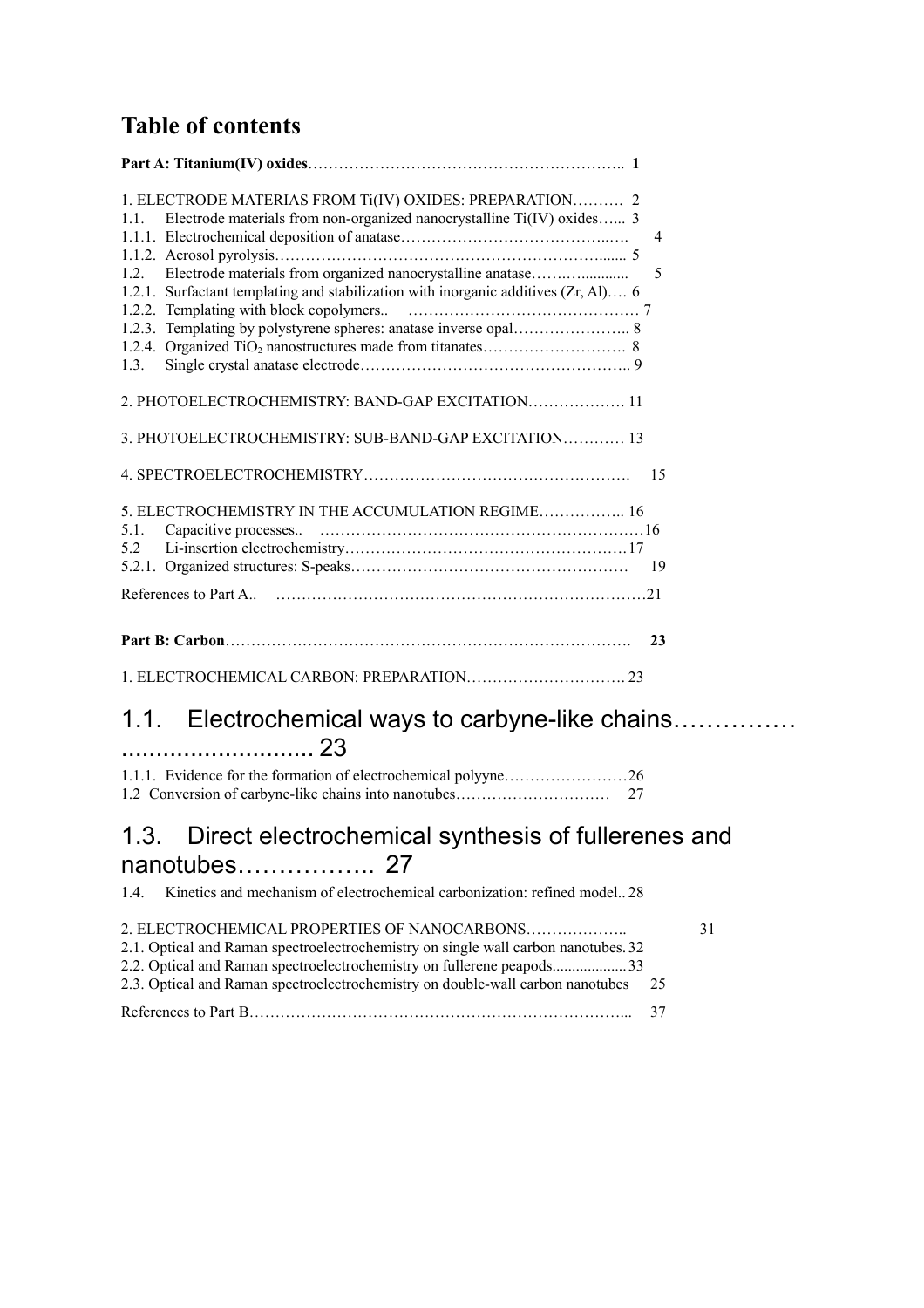## **Some Electrochemical Properties of Titanium(IV) Oxides and Carbon Nanostructures**

#### **Abstract**

Novel preparative procedures towards Ti(IV) oxides were developed, and array of materials was synthesized ranging from quantum-sized nanocrystals up to macroscopic anatase single crystal. The obtained materials also comprise organized mesoporous layers, inverse opal, nanosheets and nanofibres from TiO<sub>2</sub>, as well as nanocrystalline  $Li_4Ti_5O_{12}$ . Electrochemical properties of  $TiO_2$  were investigated in the depletion regime both under the band-gap and sub band-gap photoexcitation. The latter approach generated data, relevant for the optimization of solar cells with dye-sensitized photoanode. Photoelectrochemistry and *in-situ* optical spectroelectrochemistry evidenced negative shift of flatband potential and blue shift of the band gap of Q-sized anatase, made by electrochemical synthesis. Dark electrochemistry in the accumulation regime was aimed at Li-insertion into TiO<sub>2</sub> and Li<sub>4</sub>Ti<sub>5</sub>O<sub>12</sub>. The Li-storage depends significantly on the structure and morphology of Ti(IV) oxide host, and unique pseudocapacitive Li-storage was found in  $TiO<sub>2</sub>(B)$  nanofibres. Novel Li-ion batteries were demonstrated implementing the concept of nanocrystalline host material.

Electrochemical synthesis of elemental carbon (electrochemical carbon) was explored *via* total dehalogenation of perhalogenated hydrocarbons by amalgams of alkali metals at room temperature. Depending on the precursor type, the electrochemical carbons can adopt the structure of carbyne-like materials, fullerenes and multiwalled carbon nanotubes. Electrochemical doping of carbonaceous nanostructures is superior to chemical redox doping by its versatility and precise control of the doping level. *In-situ* optical and Raman spectroelectrochemistry of single walled carbon nanotubes confirmed reversible and fast quenching of the electronic transitions between van Hove singularities, and evidenced the chirality- and counterion-dependent selectivity of this process. The Raman spectrum of intratubular  $C_{60}$  in a fullerene peapod was considerably enhanced by anodic doping, but not by cathodic doping. In contrast, the Raman spectrum of intratubular  $C_{70}$  in a peapod showed symmetric charge-transfer bleaching as the tube-related modes. A suggested interpretation follows from the electronic structure of the particular peapods. *In-situ* optical and Raman spectroelectrochemistry of double wall carbon nanotubes evidence that the outer tubes are more sensitive to electrochemical doping compared to inner tubes.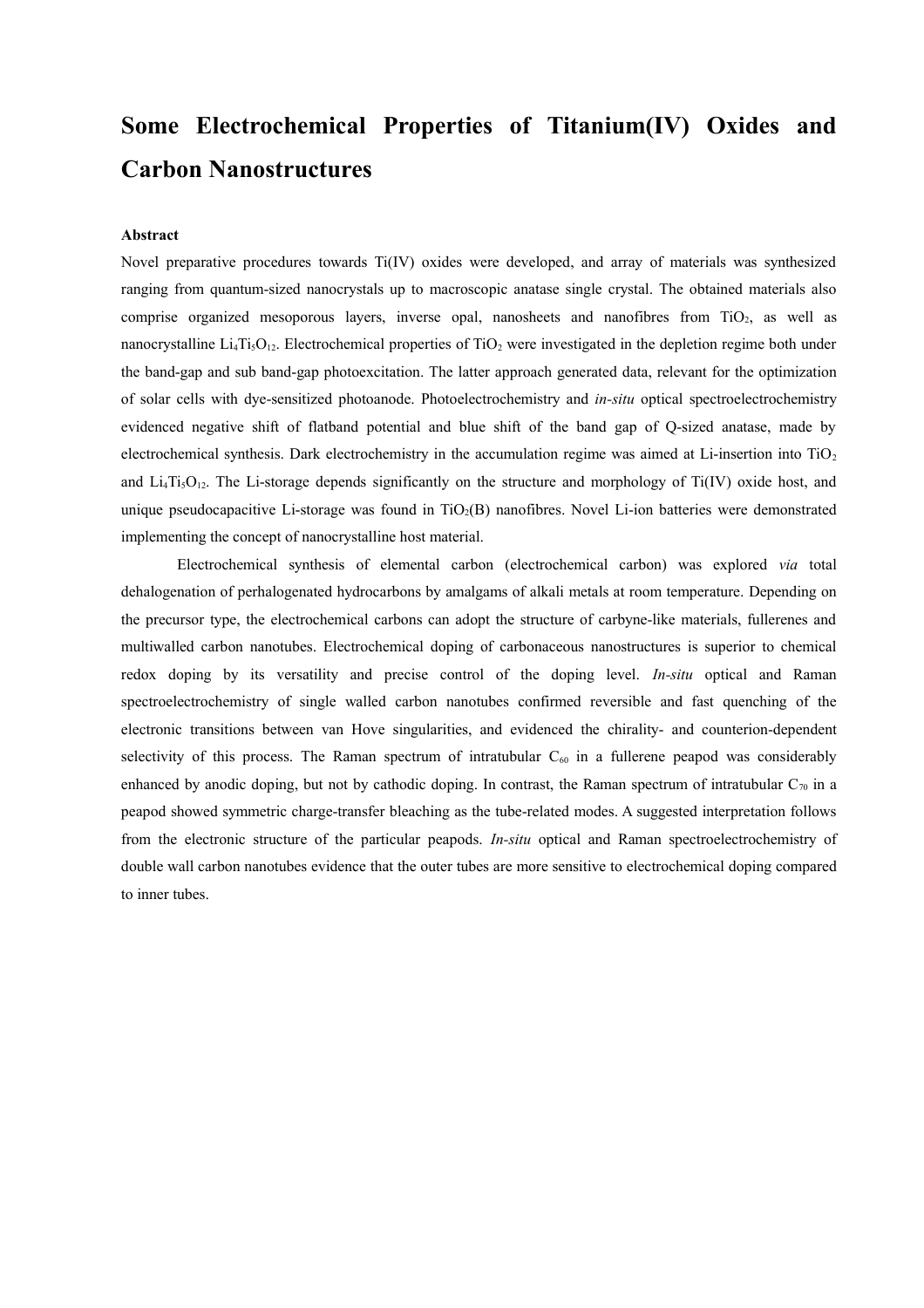#### **Part A: Titanium(IV) oxides**

Principal works about electrode materials based on titanium(IV) oxides are presented in publications, which are enclosed to this thesis in Attachment . They are aimed at electrochemical preparation of anatase nanocrystals and at the investigation of their physical properties , highlighting the application in photoelectrochemical solar cells . Alternative preparative methods towards nanocrystalline anatase are spray pyrolysis , sol-gel and sintering of powder materials . More advanced materials are based on organized anatase nanocrystals; the ordering is achieved by stabilization with Zr , templating by polymeric surfactants or by latex-opal . Macroscopic anatase single crystal was prepared as a reference material for nanocrystalline anatase. A specific structural ordering of  $TiO<sub>2</sub>$ nanocrystals (anatase, rutile,  $TiO<sub>2</sub>(B)$  and brookite) into nanosheets or nanofibres is achieved in syntheses employing protonic titanates as intermediates . A particularly interesting output of these syntheses is a phase-pure TiO2(B) . Electrochemical , spectroelectrochemical and photoelectrochemical properties of the above mentioned materials were studied in detail. Besides the applications in solar cells , the Ti(IV) oxides can be used in Li-ion batteries. Hence, Li-insertion was studied systematically on nanocrystalline Ti(IV) oxides, both non-organized and organized materials, as well as on anatase single crystal electrodes . Promising Li-insertion performance was found for nanocrystalline oxide  $Li_4Ti_5O_{12}$  (spinel) prepared by sol-gel route or from industrial powders. Below is an extended summary of these papers, along with some additional data collected on the subject.

#### **1. ELECTRODE MATERIAS FROM Ti(IV) OXIDES: PREPARATION**

Since the pioneering study in 1972 , titanium dioxide has been recognized as one of the most important materials for photoelectrochemistry . TiO<sub>2</sub> is attractive electrode material for practical applications, e.g. in photoelectrochemical solar cells, because of its low price, stability, and environmental compatibility. For solar energy conversion,  $TiO<sub>2</sub>$  needs to be sensitized by adsorption of suitable dyes. The first photoelectrochemical studies of TiO<sub>2</sub> in early 70s employed almost exclusively the n-doped rutile single crystal. This electrode material is not suitable for sensitization, because the monolayer of adsorbed dye on a flat surface does not absorb the light very efficiently . To increase the physical surface area per square unit of the projected electrode area (roughness factor), polycrystalline electrodes must be used . A logical conclusion is that small crystals (nanocrystals) are the optimum materials for  $TiO<sub>2</sub>$  electrodes in solar cells. Also for the application in Li-ion batteries, the nanocrystalline morphology is beneficial, especially if fast charging/discharging of a battery is requested. Obviously, there is a motivation for exploring of electrochemical properties of nanocrystals in general, and Ti(IV) oxides in particular.

#### **1.1. Electrode materials from non-organized nanocrystalline Ti(IV) oxides**

Despite the fact that rutile is considered to be the thermodynamically stable form of  $TiO<sub>2</sub>$  at normal conditions (by *ca.* 5-12 kJ/mol more stable than anatase) , this is true only for crystals larger than about tens of nm. (This is reminiscent of the known conclusion that the nanometer-sized diamond is more stable than graphite). Consequently, nanocrystalline rutile is a less-common material than nanocrystalline anatase. A model reaction producing nanocrystalline anatase is hydrolysis of titanium(IV) alkoxides: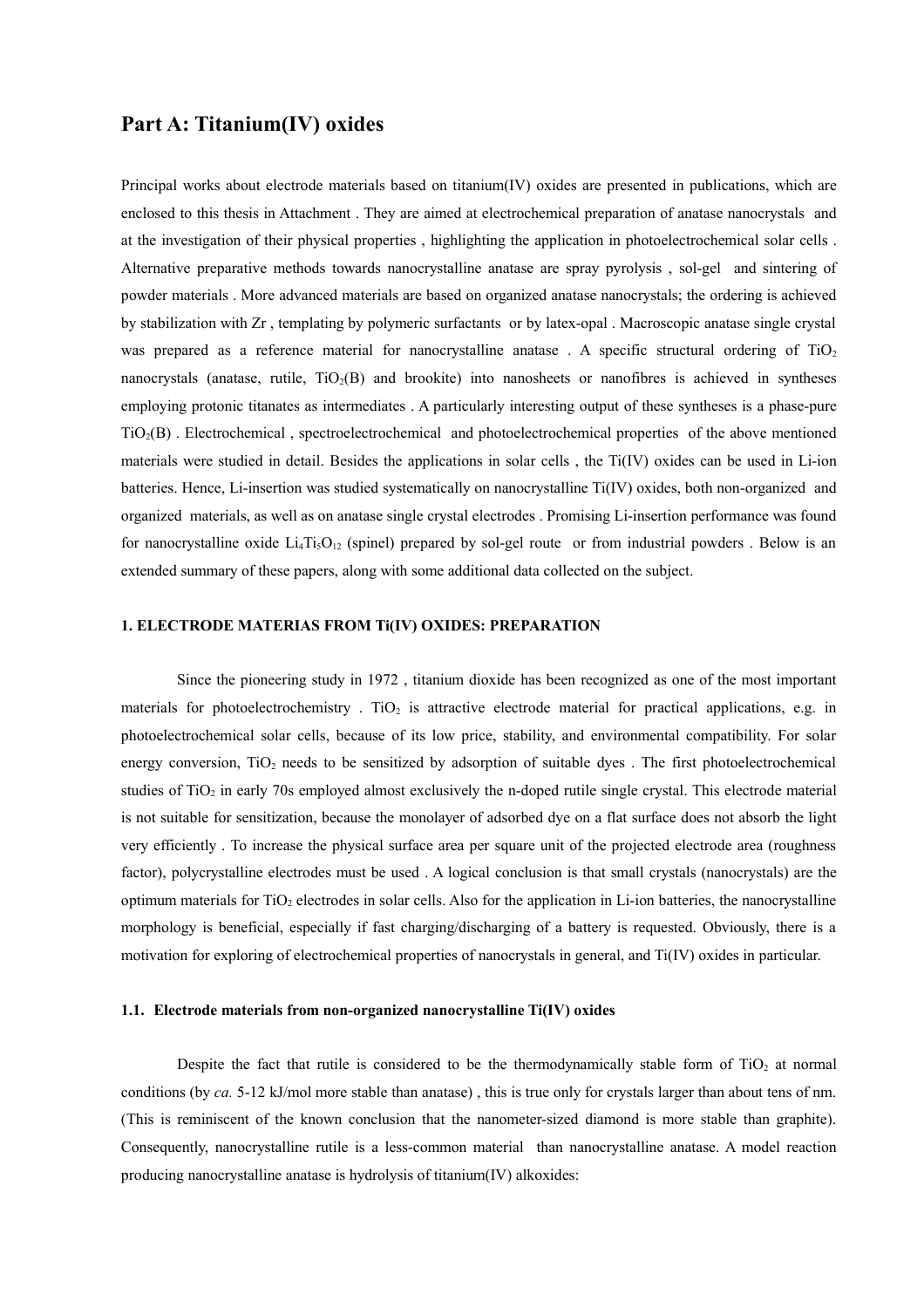$$
Ti(OR)4 + 2 H2O \rightarrow TiO2 + 4 ROH
$$
 (1)

where R is alkyl; typically ethyl, butyl or isopropyl. This reaction makes a basis of sol-gel processes, yielding primary anatase nanocrystals. They are further processed by peptization (de-agglomeration), hydrothermal growth (Ostwald ripening) and sintering into layers (*ca.* 10 μm in thickness) of nanoparticles (10-20 nm in size) on certain substrate, e.g. F-doped SnO<sub>2</sub> or Ti. These films were suitable for solar cell applications and for Li-ion batteries. A somewhat simplified synthetic protocol was adopted in our earlier works on solar cells: the anatase layers were grown by repeated thermal decomposition of  $Ti(OR)_4$  on top of Ti substrate.

The hydrolysis of alkoxides (Eq. 1) may also provide more complex materials, such as Zr-doped anatase  $(1-5\% Zr)$ . There have been numerous modifications of the model sol-gel process depicted by reaction (1). Hydrolysis of a mixture of Ti- and Li-alkoxides may lead to useful ternary oxide,  $Li<sub>4</sub>Ti<sub>5</sub>O<sub>12</sub>$  (spinel) :

 $5 Ti(OR)<sub>4</sub> + 4 LiOEt + 12 H<sub>2</sub>O \rightarrow Li<sub>4</sub>Ti<sub>5</sub>O<sub>12</sub> + 20 ROH + 4 EtOH$  (2)

where  $R =$  isopropyl or butyl and  $Et =$  ethyl. The usual product of reaction (2) is a mixture of anatase with lithium titanates, but proper tuning of the synthetic conditions leads to a phase-pure spinel . The phase purity was confirmed by X-ray diffraction, Raman spectroscopy and electrochemistry. The sol-gel synthesis of  $Li<sub>4</sub>Ti<sub>5</sub>O<sub>12</sub>$ (spinel) provided the smallest so far obtained nanocrystals with surface areas of (183 - 196)  $m^2/g$ .

Electrochemically active layers of TiO<sub>2</sub> and Li<sub>4</sub>Ti<sub>5</sub>O<sub>12</sub> can be also fabricated by sintering of powder materials. This technique was first demonstrated on the material P25 (Degussa), which is a mixture of anatase and rutile . The key step in the preparation of electrodes consists in the disintegration of agglomerates with the aid of acetylacetone, which forms a complex with the  $TiO<sub>2</sub>$  surface. The same synthetic protocol was later employed for five other industrial TiO<sub>2</sub> powders having the BET surface areas between 14 to 404 m<sup>2</sup>/g and the coherent domain sizes between 50 to 4 nm. Analogously, sixteen industrial powders of  $Li<sub>4</sub>Ti<sub>5</sub>O<sub>12</sub> (BET surface areas from 1.3 to 135$  $m^2/g$ ; coherent domain sizes from 1300 to 19 nm) were used for fabrication of thin-layer electrodes according to the same deposition procedure . All these synthetic methods provide layers, which are not structurally organized. In other words, the morphology of layers can be characterized as that of statistically oriented particles of varying sizes, which are randomly interconnected into polycrystalline network.

#### **1.1.1. Electrochemical deposition of anatase**

Another preparative technique towards nanocrystalline anatase is based on anodic oxidative hydrolysis of aqueous solution of TiCl<sub>3</sub>. At the pH between 2 to 2.5, the reaction starts from partly hydrolyzed species, TiOH<sup>2+</sup> (Eq. 3a). This is oxidized on a TiO<sub>2</sub> surface, and further hydrolyzed providing TiO<sub>2</sub> (anatase) as the final product (Eq. 3b).

$$
Ti3+ + H2O \rightarrow TiOH2+ + H+
$$
 (3a)  
TiOH<sup>2+</sup> + H<sub>2</sub>O - e \rightarrow TiO<sub>2</sub> + 3H<sup>+</sup> (3b)

Since  $TiO<sub>2</sub>$  grows on the previously deposited  $TiO<sub>2</sub>$  surface, the faradaic process can only occur *via* an electron injection from TiOH<sup>2+</sup> into the conduction band of TiO<sub>2</sub>. Anodic reactions on (non-illuminated) TiO<sub>2</sub> are, apparently, impossible above the flatband potential, i.e. they are restricted to redox couples with sufficiently negative redox potentials .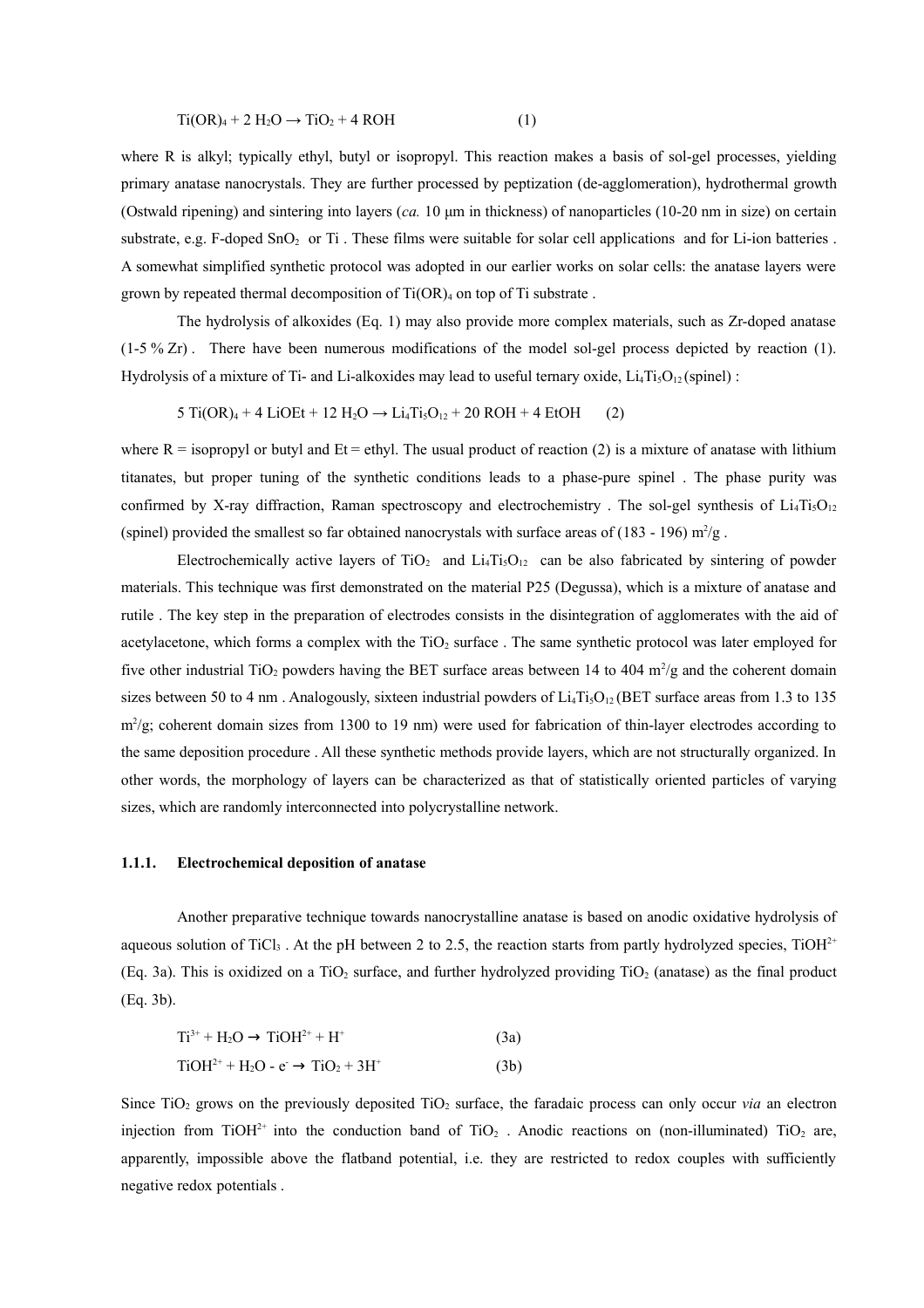The described electrodeposition of  $TiO<sub>2</sub>$  offers various attractive features: (i) The layer growth is well controlled by the passed charge (although the faradaic efficiency is generally not 100 %, and is pH-dependent) ; (ii) The electrodeposited particles can be extremely small, exhibiting even Q-size effects ; (iii) The particles are formed from pure anatase, and can be efficiently sensitized for solar applications ; (iv) The electrodeposited films thinner than  $ca$ . 200 nm are defects-free, hence, the film is well adopted for blocking underlayers on F-doped SnO<sub>2</sub> substrate . This issue is critical for photoanodes in solar cells, where the parasitic reactions on the substrate must be minimized (cf. Section 3) . The reactions (3a, 3b) are also applicable for templated growth of anatase nanotubes , mosaic nano-arrays and inverse opal (Section 1.2.3) .

#### **1.1.2. Aerosol pyrolysis**

Another preparative procedure towards nanocrystalline anatase is based on the pyrolysis of an aerosol from ethanolic solution of di-*iso*-propoxy-titanium-bis(acetylacetone) . Similar to electrodeposition (cf. Section 1.1.1) this technique is also suitable for fabrication of blocking layers in solid-state TiO<sup>2</sup> solar cells . The crucial effect consists in preventing of the back electron transfer from the supporting material (e.g. F-doped  $SnO<sub>2</sub>$ ) into the hole-transport medium, which would short-circuit the cell (Section 3). Recently, Peter et al. demonstrated that blocking of the back electron transfer *via* aerosol-pyrolyzed underlayers is equally significant also in liquidjunction solar cells, particularly at low light intensities. Another attractive feature of spray pyrolysis is its versatility; for instance the doping of  $TiO<sub>2</sub>$  by Fe or Nb can be carried out by only small modification of the synthetic protocol .

The prepared layers have generally the anatase structure; the size of coherent crystal domains is around 50 nm . They exhibit excellent photoelectrochemical performance of water oxidation . The high photoelectrochemical efficiency and easy fabrication of these  $TiO<sub>2</sub>$  layers makes them ideal for investigation of various other photoredox reactions beyond the water oxidation (cf. Section 4). Cameron and Peter presented a detailed treatment of electrochemical and photoelectrochemical properties of aerosol-pyrolyzed TiO<sub>2</sub> layers by impedance measurements, ellipsometry and voltammetry.

#### **1.2. Electrode materials from organized nanocrystalline anatase**

The sol-gel process, based on hydrolysis of Ti(IV) alkoxides (Eq. 1) hardly leads to organized structures (cf. Section 1.1). An exception to this rule has been accidentally found by Burnside et al. and further confirmed by Chemseddine and Moritz : Peptization of the TiO<sub>2</sub> colloid in N(CH<sub>3</sub>)<sub>4</sub>OH caused selforganization of anatase nanocrystals. The selforganization was explained in terms of the Derjaguin-Landau-Verwey-Overbeek theory by balanced attractive/repulsive forces among particles . This interpretation, however, did not clearly address the absence of selforganization in other media, e.g. during the more common acidic peptization. Secondly, the selforganization of anatase was restricted only to a thin layer on top of the electrode surface (2-3 layers of particles) . To achieve better ordering of anatase, one has to choose different synthetic techniques, while the supramolecular templating is the most successful one.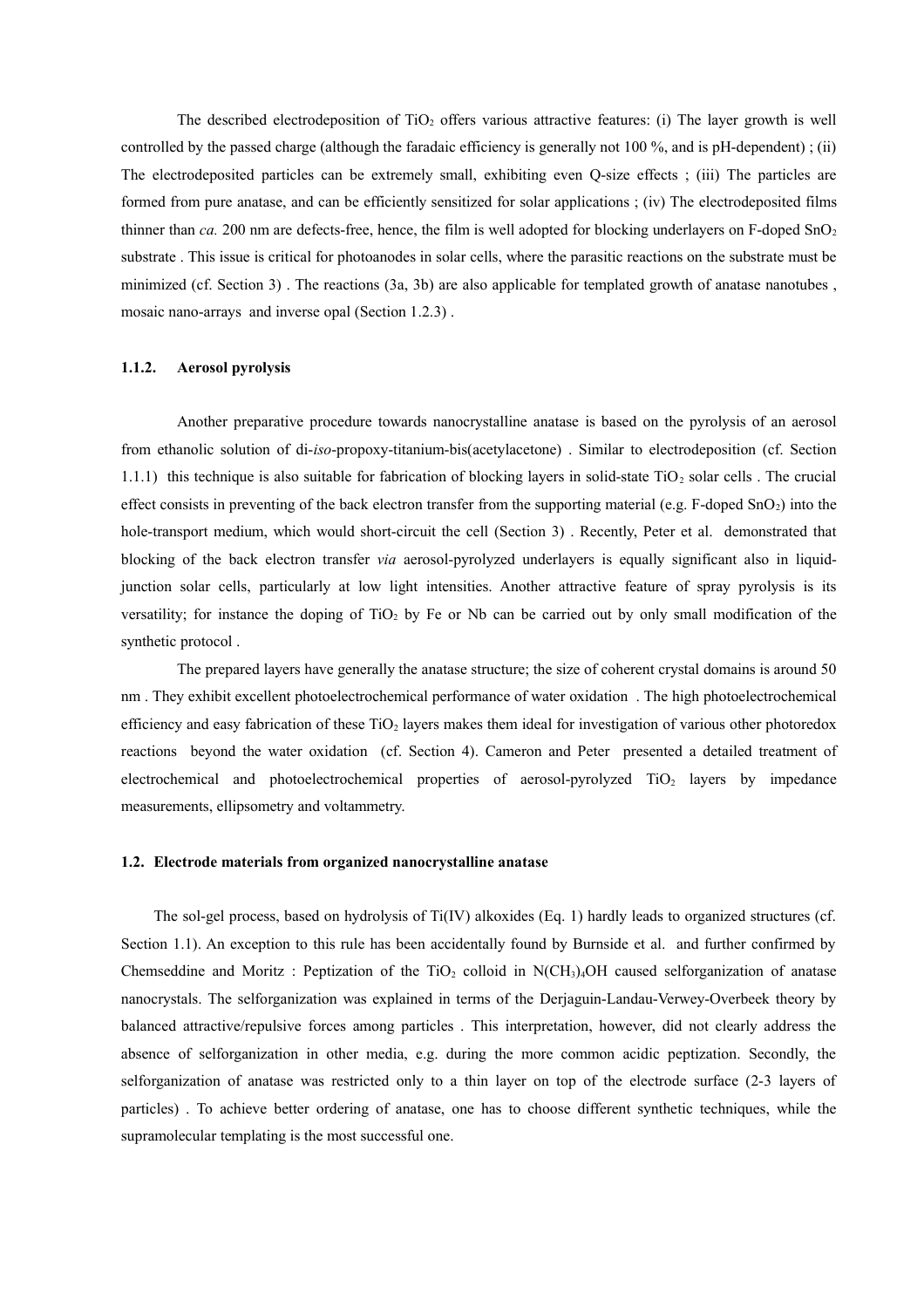#### **1.2.1. Surfactant templating and stabilization with inorganic additives (Zr, Al)**

The surfactant-templated synthesis of  $TiO<sub>2</sub>$  molecular sieves (an analogue of silica MCM41) was announced in 1995. This work was later questioned, because  $TiO<sub>2</sub>$  easily crystallizes during detemplating by calcination, while the organized texture collapses. A possible way out is stabilization of the  $TiO<sub>2</sub>$  structure by additional inorganic additive, such as zirconia. The particular material was grown from  $(NH_4)_2Ti(OH)_2(C_3H_3O_3)_2$  and  $(NH_4)_2Zr(OH)_2(CO_3)_2$ , while cetyltrimethylammonium cation served as the structure-directing template . This synthetic protocol provides zirconia-stabilized  $TiO<sub>2</sub>$  (Zr/Ti = 1/3), called PNNL-1 (Pacific Northwest National Laboratory) . The material contained anatase crystallites, which were separated by a solid solution of amorphous  $Z_{r_x}$ Ti<sub>1-x</sub>O<sub>4</sub>. The morphology is characterized by mesoporous framework (surface area 330 m<sup>2</sup>/g) with regular mesopores of the diameter of 3 nm. It exhibited enhanced thermal stability and interesting electrochemical properties as compared to those of ordinary (non-organized) nanocrystalline anatase .

The synthetic protocol of PNNL-1 was later extended to a preparation of alumina-stabilized  $TiO<sub>2</sub>$ mesoporous framework structure. The preparation started from  $(NH_4)_2Ti(OH)_2(C_3H_5O_3)_2$ , templated by cetyltrimethylammonium chloride, and Keggin cations,  $Al_13O_4(OH)_{24}^{\gamma+}$  served as precursor of the inorganic stabilizer. In contrast to PNNL-1 (which was pure anatase), the Al-stabilized materials exhibited unique core (anatase)/shell (rutile) structure. This unusual structure can be traced only by *micro*-Raman spectroscopy, but not by X-ray diffraction . The prepared materials exhibit increase of surface area with the Al-content (from 55 to 185  $(m^2/g)$ . The mesopore volume increased in the same series, but the mesopore diameter was roughly uniform (from 2.4 to 2.6 nm).

There are various practical motivations for exploring of the TiO<sub>2</sub> materials stabilized by  $A_1O_3$  or  $ZrO_2$ . For instance, alumina coating is widely used for improving the photostability of  $TiO<sub>2</sub>$  (rutile)-based white pigments. Durrant et al. reported that  $Al_2O_3$  or  $ZrO_2$  coating on TiO<sub>2</sub> (anatase) prevents charge recombination in dye sensitized solar cells, which improves the efficiency of solar energy conversion. Aluminum is essential for stabilization of anatase single crystal (Section 1.3) . A special form of mesoporous alumina has been used as a template for the fabrication of anatase nanotubes and patterned arrays (cf. Section 1.1.1 ).

#### **1.2.2. Templating with block copolymers**

Further improvement of the template-aided synthesis of  $TiO<sub>2</sub>$  was pioneered by Stucky et al. . Thus prepared materials exhibited well organized mesoporous structure, without the inorganic stabilizer (cf. Section 1.2.1). The original synthesis was based on controlled solvolysis of  $TicL_4$  in EtOH (Et – ethyl):

$$
TiCl4 + x EtOH \rightarrow TiCl4-x(OEt)x + x HCl
$$
 (4)

where  $x \approx 2$ . The templating surfactant was amphiphilic triblock copolymer of ethylene oxide and propylene oxide, such as Pluronic P123 (BASF):

$$
\begin{array}{c}\n & \text{CH}_3 \\
& \text{OH} + \text{CH}_2 \text{--CH}_2 \text{--} \text{CH}_2 + \text{CH}_2 \text{--} \text{CH}_2 \text{--} \text{CH}_2 \text{--} \text{CH}_2 \text{--} \text{CH}_2 \text{--} \text{CH}_2 \text{--} \text{CH}_2 \\
& \text{OH} + \text{CH}_2 \text{--} \text{CH}_2 \text{--} \text{CH}_2 \text{--} \text{CH}_2 \text{--} \text{CH}_2 \text{--} \text{CH}_2 \text{--} \text{CH}_2 \text{--} \text{CH}_2 \text{--} \text{CH}_2 \text{--} \text{CH}_2 \text{--} \text{CH}_2 \text{--} \end{array}
$$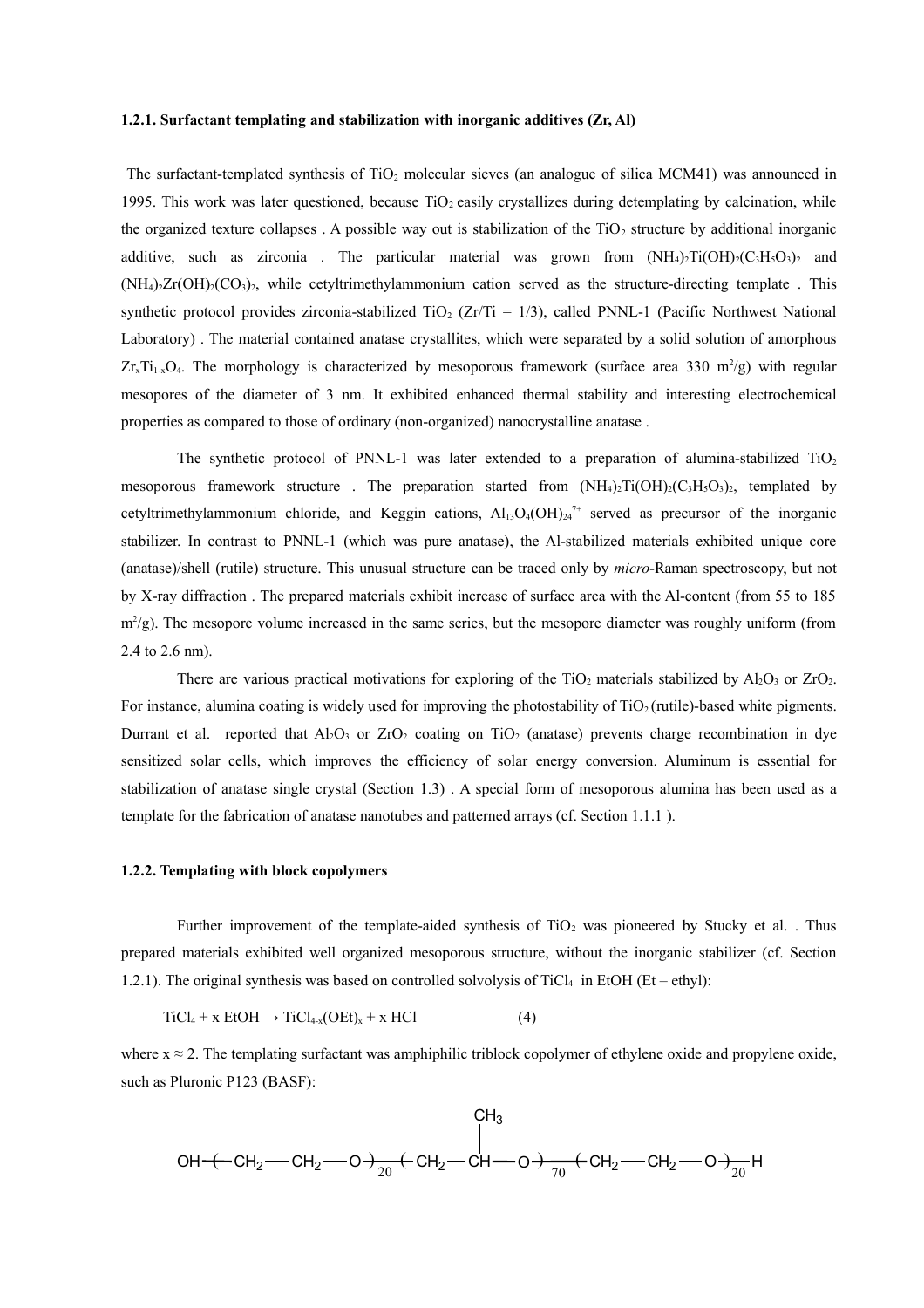The TiCl<sub>4-x</sub>(OEt)<sub>x</sub> units (Eq. 4) preferentially associate with the more hydrophilic block, i.e. ethylene oxide, which is the driving force for templating of a regular  $TiO<sub>2</sub>$ . Ozin et al later improved the synthesis by using  $Ti(IV)$ ethoxide and buthanol instead of TiCl<sup>4</sup> and EtOH (Eq. 4). After calcination we have produced thin films  $(0.2\n-0.5 \,\mu m)$  of TiO<sub>2</sub> (208 m<sup>2</sup>/g) on top of F-doped SnO<sub>2</sub>. They exhibited regular pores ~10 nm in size with continuous pore walls. This structure was reasonably robust, but did not survive long  $($   $\sim$  40 hours) heat treatment at  $ca. 450^{\circ}\text{C}$ . The Pluronic-templated TiO<sub>2</sub> contains, reportedly, anatase nanocrystals ( $ca. 3$  nm in size) embedded in "amorphous" framework structure . However, a careful inspection of Raman spectra points at an additional phase, which was only recently identified as monoclinic  $TiO<sub>2</sub>(B)$ .

#### **1.2.3. Templating by polystyrene spheres: anatase inverse opal**

Polystyrene spheres with uniform diameter  $(d_p)$  form opal-like close packed structures (mostly *fcc*). They present a photonic crystal with the stop-band wavelength  $(\lambda_n)$ :

$$
\lambda_{\rm p} = 1.633 d_{\rm p} [(1-f)n_{\rm air}^2 + fn_{\rm p}^2]^{1/2} \tag{5}
$$

assuming light incidence normal to the (111) face of the *fcc* structure;  $n_{air}$  and  $n_p$ , are refractive indices of air and polystyrene, respectively and *f* is the fraction of volume filling, i.e. 0.74 for close packing of spheres. This treatment is applicable also for inverse opal from TiO2. It is grown by filling of the voids between polystyrene spheres, which are finally removed by calcination. The inverse opal from  $TiO<sub>2</sub>$  anatase is attractive for optical photonic crystal applications due to its high refractive index. This also represents a challenge for dye-sensitized solar cell. If the stop-band position (Eq. 5) is adjusted to the optimum matching with solar spectrum and the optical absorption spectrum of the sensitizer dye, we could expect the increase of photocurrent efficiency by 26% .

 $TiO<sub>2</sub>$  was deposited inside the template by four methods : (i, ii) hydrolysis of titanium(IV) isopropoxide (cf. Eq. 1) which was deposited either from the (i) vapor phase or from (ii) propanolic solution, (iii) anodic oxidative hydrolysis of TiCl<sub>3</sub> (cf. Eqs. 3a, 3b) and (iv) liquid phase deposition from  $(NH_4)_2$ TiF<sub>6</sub> solution. The latter method employs hydrolysis in homogeneous medium, while the produced HF is scavenged by  $H_3BO_3$ :

$$
TiF62- + n H2O \rightarrow [TiF6-n(OH)n]2- + n HF
$$
 (6a)  
4HF + H<sub>3</sub>BO<sub>3</sub> \rightarrow HBF<sub>4</sub> + 3H<sub>2</sub>O (6b)

The methods (i), (ii), and (iv) allow the growth of inverse opal layers on non-conductive substrates or even selfstanding. An interesting upgrade of method (i) consists in combined templating with block copolymers (cf. Section 1.2.2), and polystyrene opal, which leads to hierarchically organized  $TiO<sub>2</sub>$  structures ). The electrodeposition (method iii) requires conductive support, e.g. F-doped SnO2, but it benefits from precise control of the growth conditions and almost perfect filling of the template pores .

#### **1.2.4 Organized TiO2 nanostructures made from titanates**

Kasuga et al. pioneered the synthesis of so-called "anatase nanotubes" *via* a hydrothermal conversion of TiO<sub>2</sub> into Na-titanate followed by  $\text{Na}^+/\text{H}^+$  ion exchange and final calcination of the protonic titanate. This subject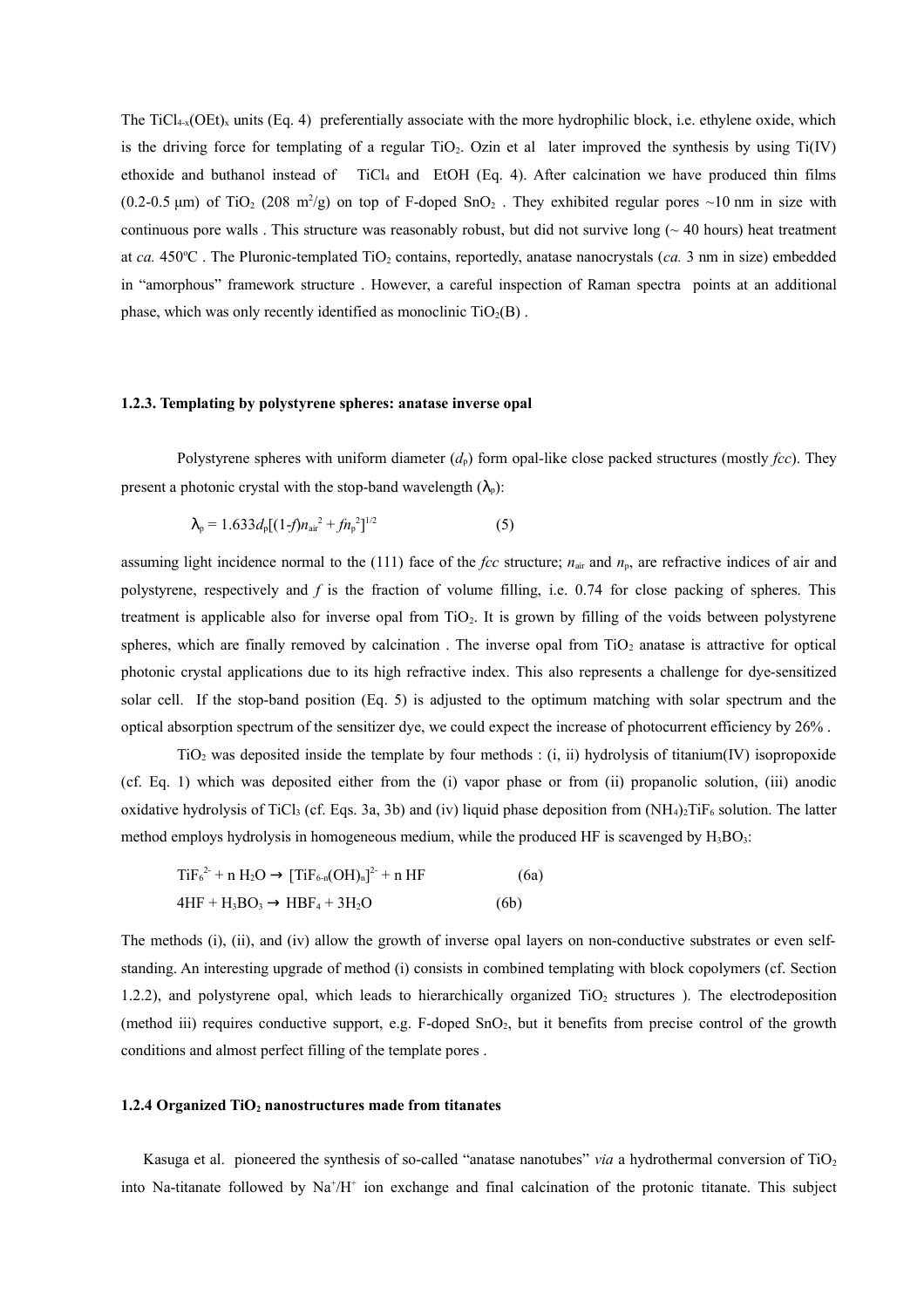provoked many follow-up studies, whose outputs were, however, often contradictory (for discussion see Refs. ). We have explored this reaction in detail , while it turned out that anatase nanotubes (of comparable perfection to carbon nanotubes) were never demonstrated. Typical morphology is a fibrous nanosheet, either flat or curved . The parent materials are layered protonic titanates,  $H_2Ti_3O_{2x+1}$  ( $x = 3, 4, 5$ ), while  $H_2Ti_3O_7$  is, presumably, dominating. The structure of H<sub>2</sub>Ti<sub>x</sub>O<sub>2x+1</sub> is characterized by corrugated ribbons containing 3, 4 or 5 TiO<sub>6</sub> octahedra in flat sections. Upon calcination, they convert to nanosheets containing anatase as the main phase, but rutile, brookite and  $TiO<sub>2</sub>(B)$  are traceable, too.

An alternative route towards  $TiO<sub>2</sub>$  nanosheets starts from cesium titanate of the lepidocrocite structure,  $Cs<sub>x</sub>Ti<sub>2</sub>$ .  $_{x/4}C_{x/4}O_4$  ( $x \approx 0.7$ ;  $\Box$  = vacancy), which is readily accessible from TiO<sub>2</sub> and Cs<sub>2</sub>CO<sub>3</sub>. This material is ion-exchanged into  $H_xT_{12-x/4}$  and finally calcined to TiO<sub>2</sub>. It is characterized by ideally flat sheets of edge-sharing TiO<sub>6</sub> octahedra, while the nanosheet is formed from just two layers of  $TiO_6$  octahedra . Despite the fact that  $H_xTi_2$  $x/4\Box x/4\Box x/4\Box x$  converts directly to anatase upon calcination, we have unexpectedly found that this synthesis may also provide phase-pure TiO<sub>2</sub>(B). The interpretation is obvious: besides the orthorhombic  $Cs_xTi_{2-x/4}C_{x/4}O_4$  (x  $\approx 0.7$ ) intermediate, we should also consider the monoclinic  $Cs_2Ti_5O<sub>11</sub>$ . Apparently, the orthorhombic lepidocrocite or monoclinic pentatitanate are only distinguished by a small difference in the stoichiometry of reactants:  $Cs/Ti = 0.4$ for pentatitanate, and  $Cs/Ti = 0.38$  for lepidocrocite, respectively . By tuning of the synthetic conditions, the highquality TiO2(B) is readily accessible *via* this "pseudo-lepidocrocite route" . The produced material has a fibrous polycrystalline morphology, but the individual nanocrystals are organized, so that the *b*-axis of the TiO2(B) lattice coincides with the fiber axis . This special structure is responsible for very peculiar electrochemical properties of  $TiO<sub>2</sub>(B)$  nanofibre (Section 5.1).

#### **1.3. Single crystal anatase electrode**

Rutile single crystal was a material of the first choice for all early studies of  $TiO<sub>2</sub>$  electrodes, including the pioneering work by Fujishima and Honda in 1972 . The material is grown usually by Verneuiel method, and is commercially available in various orientations: (001), (100) or (110). On the other hand, there were only scarce data about anatase, which was caused by a lack of reasonably sized and pure anatase crystals. The crucial problem is, that the temperature during crystal growth must not exceed 700°C, when rutile is spontaneously formed. Consequently, macroscopic anatase crystals are grown by alternative low-temperature methods, such as chemical transport reaction in the TiO<sub>2</sub> (s) – TeCl<sub>4</sub> (g) system :

$$
TiO_2 + TeCl_4 \implies TiCl_4 + TeO_2 \tag{7}
$$

The reversibility of reaction (7) allows using TeCl<sub>4</sub>(g) as the chemical-transport medium for TiO<sub>2</sub>: at certain temperature  $T_1 > T_2$  the reaction proceeds faster from left to right, while at  $T_2$  the back reaction is faster. The optimum values of  $T_1$  and  $T_2$  were 680°C and 640°C, respectively. The anatase crystal must be stabilized by certain additive, such as Al in concentration of (0.22-0.53) wt% . The crystal further contained "natural" impurities: 150- 240 ppm Nb, 170-260 ppm V, 90-140 ppm Zr and 12-14 ppm La .

Anatase can be grown in the orientation of (101) and also (001) . For the fabrication of electrodes, the crystal must be n-doped by partial reduction in  $H_2$  or  $H_2/Ar$  atmosphere. Alternatively, we can use also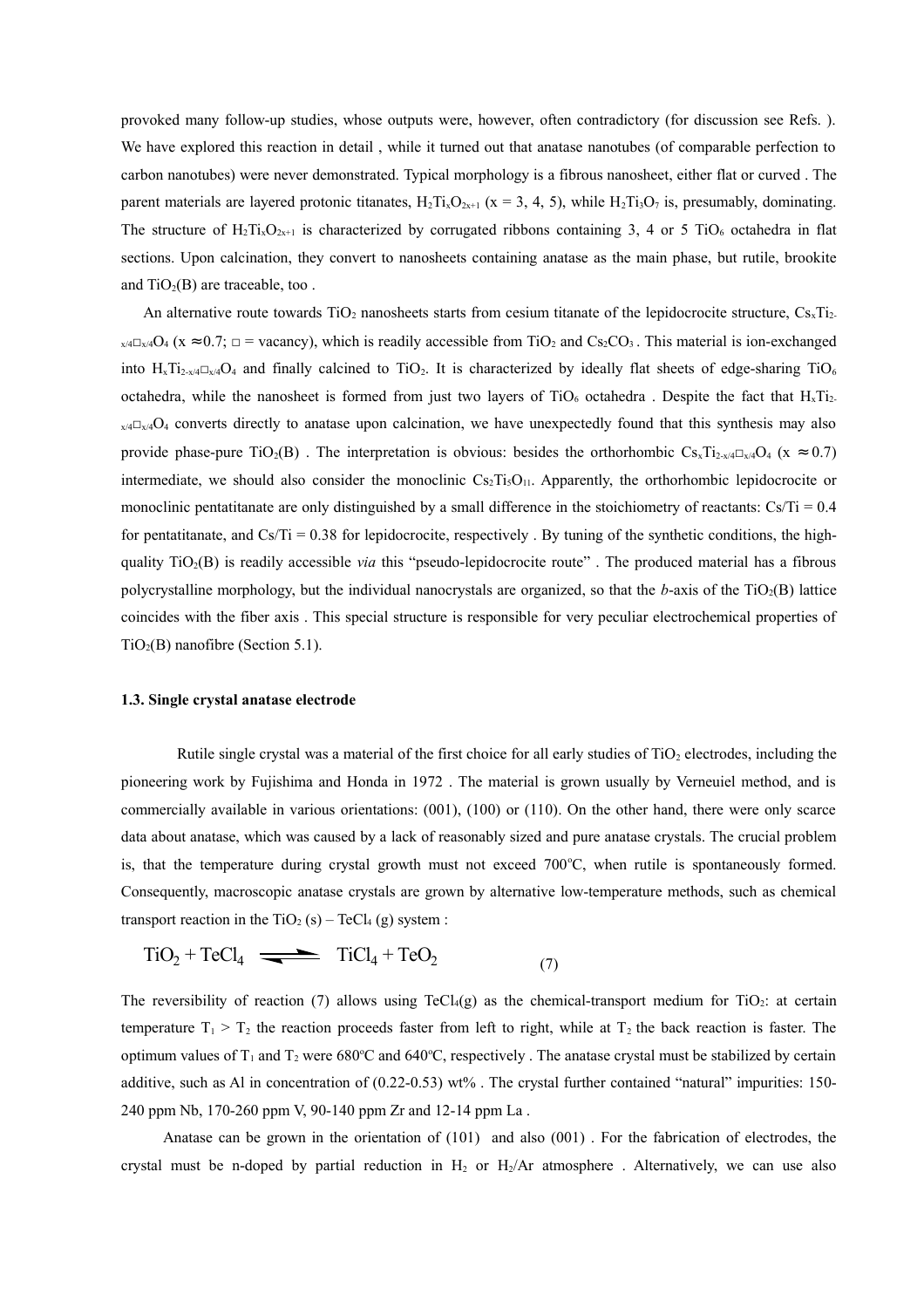electrochemical doping . AFM imaging confirmed that the corrugation of the crystal surfaces was typically below 1 nm. Only in accidental cases, steps or islands up to several hundreds nm were also observed at the (101) face . Anatase single crystal has been further characterized by XRD , ESCA, Raman spectroscopy, STM and STS as well as by variety of electrochemical and photoelectrochemical techniques . The major data from (photo)electrochemical characterization of anatase single crystal are compiled in Table 1.

| Table 1: Electrochemical characteristics of anatase single crystal electrodes in the (101) and (001) orientations. MS |  |
|-----------------------------------------------------------------------------------------------------------------------|--|
| $=$ Mott-Schottky plot, CV = cyclic voltammetry, CHA = chronoamperometry.                                             |  |

| Symbol           | Quantity                                                  | units                   | (101)               | (001)                    | Ref. |
|------------------|-----------------------------------------------------------|-------------------------|---------------------|--------------------------|------|
| $E_{\rm fb}$     | Flatband potential $\omega$ pH=1 (MS)                     | V, vs. Ag/AgCl          | $-0.28$             | $-0.34$                  |      |
| $\boldsymbol{N}$ | Density of donors (MS)                                    | $\text{cm}^3$           | $2.5 \cdot 10^{19}$ | $1.2 \cdot 10^{19}$      |      |
| $\mathcal{C}$    | Interfacial capacitance (CV)                              | $\mu$ F/cm <sup>2</sup> | $(5 - 20)$          |                          |      |
| $E_{\rm H}$      | Onset of $H^+$ reduction (0.5 M HCl)                      | V, vs. Ag/AgCl          | $-0.22$             | $-0.31$                  |      |
| $D_{\rm Li}$     | Diffusion coefficient for $Li+$ (CV)                      | $\text{cm}^2/\text{s}$  | $7.10^{-14}$        | $2.10^{-13}$             |      |
| $D_{\rm Li}$     | Diffusion coefficient for Li <sup>+</sup> (CHA)           | $\text{cm}^2/\text{s}$  | $2.10^{-13}$        | $4.10^{-13}$             |      |
| $E_{\rm a}$      | Activation energy for Li <sup>+</sup> insertion           | eV                      | 0.63                | 0.52                     |      |
| $k_0$            | Rate constant of $Li^+$ insertion (CV)                    | cm/s                    | $2.10^{-9}$         | $10^{-8}$                |      |
| $E_{\rm ph}$     | Onset of UV-photocurrent $(a)$ pH=1                       | V, vs. Ag/AgCl          | $-0.24$             | $-0.28$                  |      |
| <b>IPCE</b>      | Photocurrent efficiency $\omega \lambda = 300 \text{ nm}$ | $\frac{0}{0}$           | 80                  | $\overline{\phantom{0}}$ |      |

#### **2. PHOTOELECTROCHEMISTRY: BAND-GAP EXCITATION**

Titanium dioxide has an indirect band gap of 3.0 eV (rutile), 3.2 eV (anatase) and  $(3 - 3.22)$  eV (TiO<sub>2</sub>(B)). This translates into the UV-light wavelengths of *ca*. 390-415 nm, which can create electron/hole ( $e/h$ <sup>+</sup>) pairs in the material. Upon contact to electrolyte solution, a space-charge layer (thickness  $W$ ) is formed underneath the TiO<sub>2</sub> surface. The electric field of space charge transports  $e$  to the bulk, and  $h^+$  to the surface, where a photoanodic reaction, such as oxidation of water sets in. The incident photon to current conversion efficiency (*IPCE*) equals:

$$
IPCE = \frac{i_{ph}hv}{Pe} \tag{8}
$$

where  $i_{ph}$  is the photocurrent density, *h* is Planck's constant, *v* is the photon frequency, *P* is the incident light power density and *e* is the electron charge. Table 1 shows that *IPCE* as high as 80 % is accessible for anatase, while similar performance is traced also for rutile single crystal . The photocurrent density  $i_{ph}$  is assumed to be a limiting value at sufficiently positive potentials, when the band bending is large. If this is not the case, one has to consider also the potential (*E*) dependence:

$$
i_{ph}^{2} = \frac{2e\varepsilon_0 \varepsilon_r P^2 \alpha_o^{2}}{N} \left( E - E_{fb} \right)
$$
 (9)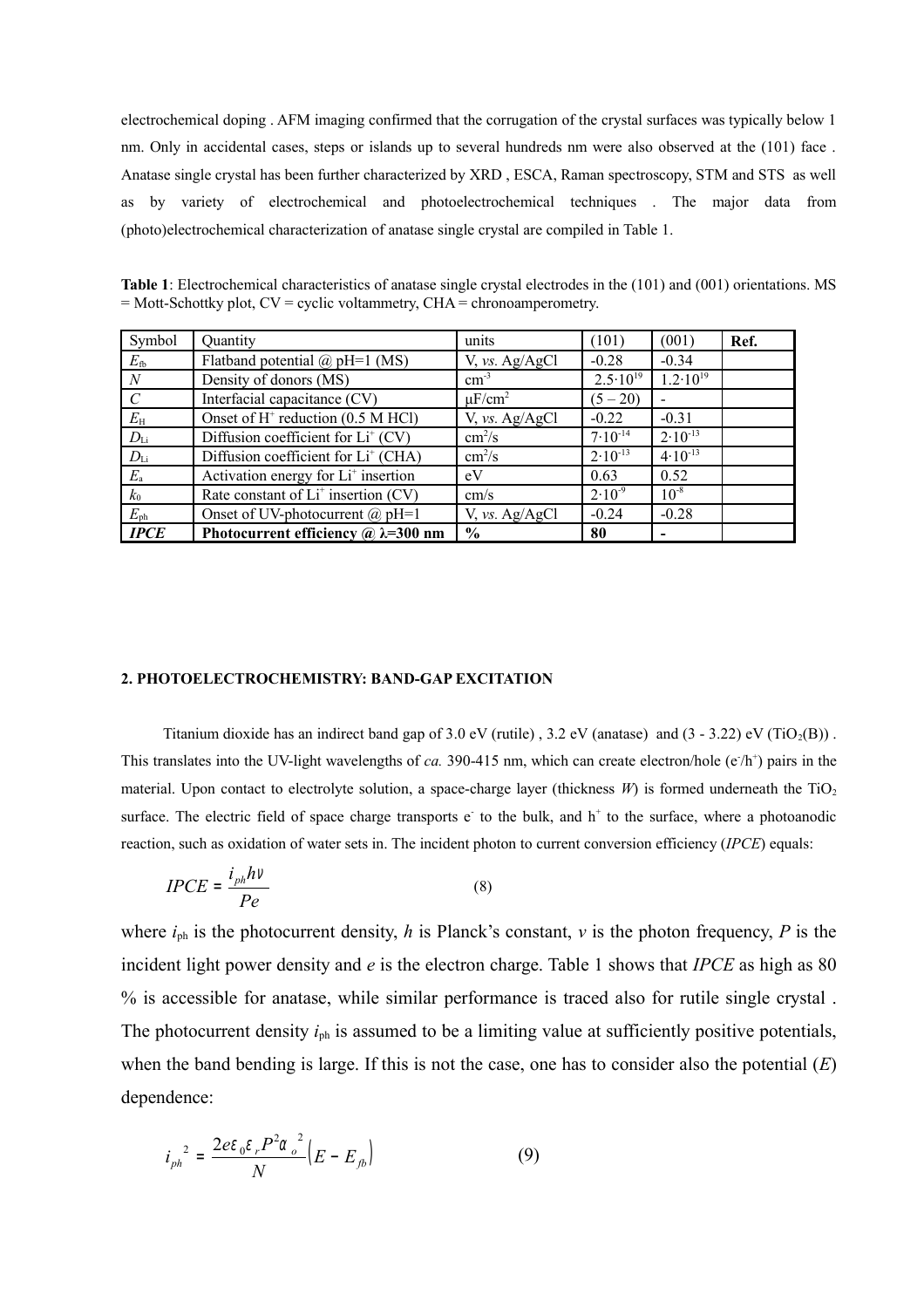where  $\alpha_0$  is the optical absorption coefficient,  $\varepsilon_0$  is the permittivity of vacuum  $\varepsilon_r$  is the dielectric constant. This equation is useful for estimation of  $E_{\text{fb}}$  in addition to the impedance measurements (Mott-Schottky plot). Although we trace small deviation between impedance and photoelectrochemical data for anatase single crystal electrode (Table 1), they confirm that the  $E_{\text{fb}}$  is more negative for the (001) face compared to the (101) face. If we neglect the  $e/h^+$ recombination in space-charge layer and assume the W  $\ll 1/\alpha_0$  ( $1/\alpha_0$  being the penetration depth of light) then:

$$
IPCE = \frac{A_o e (L_h + W)(hv - E_g)^2}{hv}
$$
 (10)

 $(A_0$  is an absorption constant,  $L_h$  is the h<sup>+</sup>-diffusion length and  $E_g$  is the band gap). By comparing the  $E_g$  and flatband potential for rutile and anatase single crystal electrode (cf. Table 1) , it is obvious that the increased *E*<sup>g</sup> of anatase affects only the position of valence band edge. In other words, the  $e/h<sup>+</sup>$  pairs can cause the splitting of water into H<sub>2</sub> and O<sub>2</sub> *only in anatase but not in rutile*. This conclusion is of fundamental significance, allowing rationalization of the classical problem of Fujishima and Honda .

Equation (10) is useful for determination of  $E<sub>g</sub>$  in nanocrystalline materials. Although they normally behave like a single crystal electrodes, deviations appear for extremely small anatase crystals (1-2 nm), made by electrodeposition (see Section 1.1.1) or TiO<sub>2</sub> nanosheets . Such crystals exhibit increase (blue shift) of the band gap, ∆*E*g, which matches the general equation for quantum confinement effect :

$$
\Delta E_g = \frac{h^2}{8\mu_{xy}} \left( \frac{1}{L_x^2} + \frac{1}{L_y^2} \right) + \frac{h^2}{8\mu_z L_z^2}
$$
 (11)

(µ is the reduced effective mass of the excitons and *L* corresponds to the crystal dimension. The subscripts *x*, *y*, and *z* denote directions of the crystal).

Polycrystalline anatase electrode, made, e.g. by thermal decomposition of Ti(IV) alkoxides show usually less good performance than the single crystals; the *IPCE* being *ca.* 30 % only . An outstanding exception to this rule is the  $TiO<sub>2</sub>$  (anatase) made by aerosol pyrolysis (cf. Section 1.1.2). This electrode material is so active for photoanodic water oxidation, that one could easily arrive at physically unrealistic conclusion that *IPCE* > 100% . To elucidate this paradox, one has to treat the absorption of UV-light in terms of the interfacial reflectivity,  $R_{ii}$ given by the Fresnel equation:

$$
R_{ij} = \frac{(n_i - n_j)^2}{(n_i + n_j)^2}
$$
 (12)

where  $n_i$  and  $n_j$  are complex refractive indices of the two materials forming an interface. Assuming the yield of charge injection (photoexcited  $h^+$  to the electrolyte solution) to be 100 %, the *IPCE* can be approximated for TiO<sub>2</sub> films deposited on  $F-SnO<sub>2</sub>$  support as follows:

$$
IPCE = 1 - R_{12} + (R_{12} + R_{13} - R_{12}R_{13} - 1) \cdot \exp(-\alpha \delta) - (R_{23} - R_{12}R_{23}) \cdot \exp(-2\alpha \delta) (13)
$$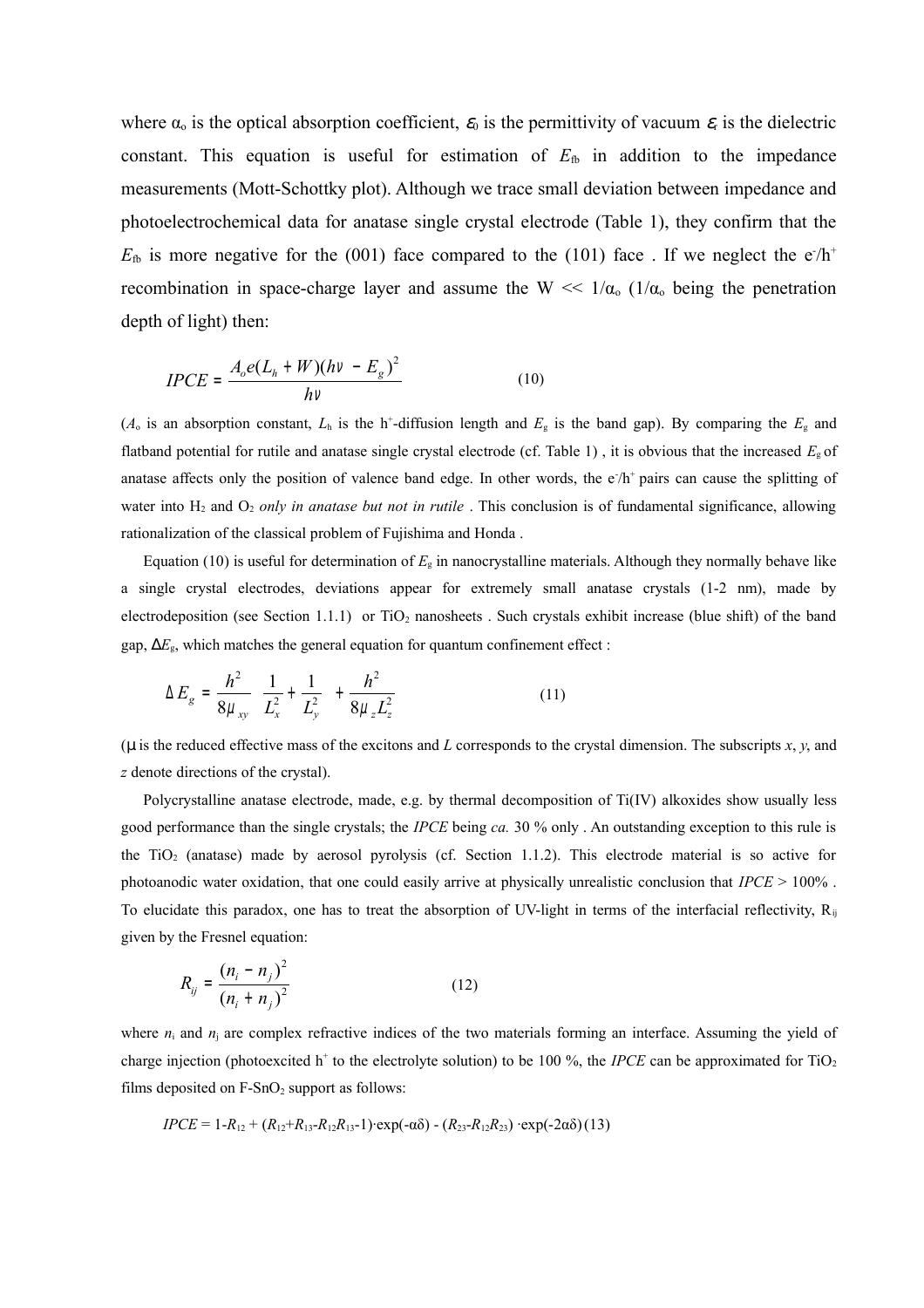$\delta$  is the TiO<sub>2</sub> film thickness and the indexes 1, 2, 3 denote TiO<sub>2</sub>, electrolyte solution and F-SnO<sub>2</sub>, respectively. Qualitatively, this equation depicts that the *IPCE* is decreased by reflection loss at the TiO<sub>2</sub>/electrolyte solution interface but increased by reflection at the  $TiO<sub>2</sub>/F-SnO<sub>2</sub>$  interface. Second, the Eq. (13) demonstrates that the light power penetrating the electrolyte/TiO<sub>2</sub> interface is by *ca.* 17 % larger compared to the air/TiO<sub>2</sub> interface, which is often (incorrectly) used as the reference for light harvesting efficiency . This provides rational for the explanation of the above mentioned paradox.

#### **3. PHOTOELECTROCHEMISTRY: SUB-BAND-GAP EXCITATION**

As shown in Section 2, titanium dioxide absorbs UV photons with  $hv > E<sub>g</sub>$ , which, however, represents only *ca*.  $4\%$  of the solar power impinging to the Earth. Hence, for photoelectrochemical solar cells, TiO<sub>2</sub> needs to be sensitized to longer wavelengths, e.g. by  $Ru(bpy)^{3^2}$  (bpy = 2,2'-bipyridine) in the aqueous electrolyte solution. The crucial effect consists in the electron injection from photoexcited complex  $(Ru^*(bpy)_3^{2^+}$ , formed at  $\lambda_{\text{max}} = 452$ nm) into the conduction band of TiO<sub>2</sub>. The by-produced Ru(bpy) $3<sup>3+</sup>$  is scavenged by hydroquinone, HQ to the starting  $Ru(bpy)<sub>3</sub><sup>2+</sup>$ , while quinone, Q is formed:

Ru(bpy)<sub>3</sub><sup>2+</sup> + *hv* → Ru<sup>\*</sup>(bpy)<sub>3</sub><sup>2+</sup> → Ru(bpy)<sub>3</sub><sup>3+</sup> + e<sup>-</sup>CB(TiO<sub>2</sub>) (14a)  
\nRu(bpy)<sub>3</sub><sup>3+</sup> + 
$$
\frac{1}{2}
$$
HQ → Ru(bpy)<sub>3</sub><sup>2+</sup> +  $\frac{1}{2}$ Q + H<sup>+</sup> (14b)

The regenerative loop can be completed, if Q is reduced back to HQ by photogenerated electrons  $[e_{CB}(TiO_2)]$  at the Pt counter-electrode. The back electron transfer:

$$
e_{CB}(TiO_2) + Ru(bpy)_3^{3+} \rightarrow Ru(bpy)_3^{2+}
$$
 (14c)

is minimized by band bending. The sensitization by  $Ru(bpy)<sub>3</sub><sup>2+</sup>$  (Eqs. 14a-14b) is not very efficient (cf. Table 2). The reason is, that for the lifetime of the Ru<sup>\*</sup>(bpy)<sub>3</sub><sup>2+</sup> ( $t = 1.74 \text{ }\mu\text{s}$ ) and its diffusion coefficient,  $D \approx 10^{-5} \text{ cm}^2/\text{s}$ , the effective diffusion distance of Ru<sup>\*</sup>(bpy)<sub>3</sub><sup>2+</sup> is  $(\pi t \cdot D)^{1/2} \approx 74$  nm. In other words, only the Ru<sup>\*</sup>(bpy)<sub>3</sub><sup>2+</sup> species in a close vicinity ( $\leq$  74 nm) to the TiO<sub>2</sub> surface is active for reaction (14a); the rest just causes thermal dissipation of absorbed light in the solution. To minimize this parasitic effect,  $Ru(bpy)_3^{2+}$  was confined in a thin film of perfluoro cation exchange polymer, Nafion (cf. Table 2) . (For further studies of Nafion and other pefluoro anion-exchange films, see, e.g. Ref. ).

| TiO <sub>2</sub>           | Sensitizer                                                                 | $\lambda_{\text{max}}$ | Electrolyte                | <b>IPCE</b>       | $\Phi_{\rm sol}$      | Ref. |
|----------------------------|----------------------------------------------------------------------------|------------------------|----------------------------|-------------------|-----------------------|------|
|                            |                                                                            | $\lceil nm \rceil$     |                            | $\lceil\% \rceil$ | $\lceil\% \rceil$     |      |
| Single crystal anatase     | Ru(SCN) <sub>2</sub> L <sub>2</sub>                                        | 530                    | $I/I_3$ + H <sub>2</sub> O | 0.11              | $\leq$ <sup>1</sup>   |      |
| Thermal dec. $Ti(OR)4$     | $Ru(bpy)32+$ (in solution)                                                 | 452                    | $HQ/Q + H_2O$              | 2.6               | $\leq$ <sup>1</sup>   |      |
| Thermal dec. $Ti(OR)4$     | $Ru(bpy)32+$ (in Nation)                                                   | 452                    | $HQ/Q + H_2O$              | 8                 | $\leq$ 1 <sup>a</sup> |      |
| Thermal dec. $Ti(OR)4$     | $RuL32+$                                                                   | 460                    | $HQ/Q + H_2O$              | 44                | $\approx 1^a$         |      |
| $P25 + \text{electrodep.}$ | $\text{RuL}_2[\mu\text{-}(\text{NC})\text{Ru}(\text{CN})(\text{bpy})_2]_2$ | 478                    | $I/I_3$ + EC/PC            | 80                | $\approx 5^{\rm a}$   |      |
| $Sol-gel + electrodep.$    | $\text{RuL}_2[\mu\text{-}(\text{NC})\text{Ru}(\text{CN})(\text{bpy})_2]_2$ | 478                    | $I/I_3$ + EC/AN            | 85                | 7.12                  |      |
| $Sol-gel + electrodep.$    | Ru(SCN) <sub>2</sub> L <sub>2</sub>                                        | 530                    | $I/I_3$ + AN               | 88                | 10.4                  |      |

Table 2. Examples of liquid-junction solar cells employing sensitized TiO<sub>2</sub> as a photoanode. L = 2,2'-bipyridine- $4.4'$ -dicarboxylate, EC = ethylene carbonate, PC = propylene carbonate, AN = acetonitrile.

<sup>a</sup> unpublished data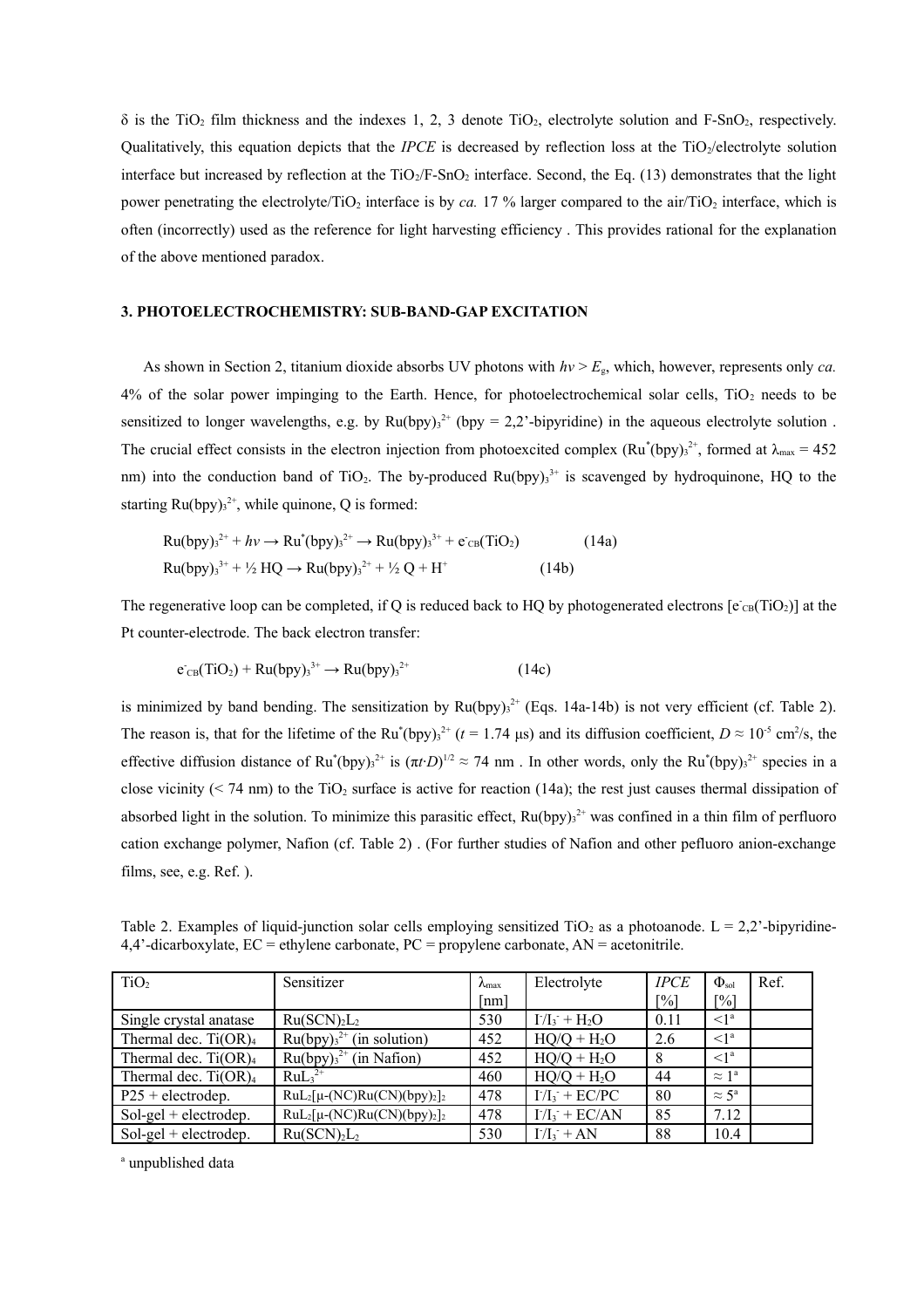A considerable improvement was achieved, if  $Ru(bpy)_3^{2+}$  was replaced by a complex  $Ru(bpy)_2L^{2+}$ ; L = 2,2'-bipyridine-4,4'-dicarboxylic acid or  $RuL<sub>3</sub><sup>2+</sup>$  which are strongly adsorbed on the TiO<sub>2</sub> surface. These works had provoked many follow up studies , but the state-of-art solar cells still employ this original philosophy . The best reported solar conversion efficiency of 10.4 % has been achieved with a similar sensitizer,  $Ru(SCN)_{2}L_{2}$ , and the HQ/Q redox relay was replaced by  $1/I_3$  in non-aqueous medium, such as acetonitrile (cf. Table 2).

For optimum solar efficiency, the TiO<sub>2</sub> electrode must be sufficiently rough. The improvement in *IPCE* for rough TiO<sub>2</sub> surface can be demonstrated by a simple model calculation, assuming the extinction coefficient (ε) of Ru(SCN)<sub>2</sub>L<sub>2</sub> dye (at  $\lambda_{\text{max}} = 530$  nm) to be 1.27⋅10<sup>7</sup> cm<sup>2</sup>/mol and the monolayer coverage of this dye,  $\Gamma \approx 0.55$ molecules/nm<sup>2</sup>. The *IPCE* of sensitized redox process is a product of quantum yield of charge injection,  $\eta_{\text{ini}}$  and the light-harvesting efficiency:

$$
IPCE = \eta_{\text{inj}} \left( 1 \text{-} 10^{\text{-}E} \right) \tag{15}
$$

which gives (at ideal conditions, for  $\eta_{\text{ini}} = 100\%$ ) the maximum theoretical *IPCE* to be 0.27% for a monolayer of  $Ru(SCN)<sub>2</sub>L<sub>2</sub>$  on a flat surface. (Experimental value for a single crystal was 0.11 %, see Table 2). The nanocrystalline electrode can be modeled as a layer (thickness δ) of close-packed spheres (diameter *d*) deposited on conducting support, such as  $F-SnO<sub>2</sub>$ . Then:

$$
IPCE = \eta_{inj} \left( 1 - 10^{1.48\delta\epsilon\Gamma/d} \right) \tag{16}
$$

If we fix δ = 10 μm and  $η_{ini}$  = 100%, we obtain *IPCE* = 69 % (for  $d = 100$  nm) and *IPCE* = 99 % (for  $d = 10$  nm). The modeled values ( $\delta = 10 \text{ µm } d = 10 \text{ nm}$ ) are close to the experimentally optimized ones. Further improvement of the surface roughness was achieved by electrodeposition (cf. Section 1.1.1) of ultrasmall anatase crystals (1-2 nm in size) on top of the "ordinary" anatase nanocrystals made by sol-gel (10-20 nm) or from P25 . In practical cells, the blocking underlayers, made either by electrodeposition or spray pyrolysis enhance the cell performance by impeding the back electron transfer (Eq. 14c). This issue is particularly important for solid-state solar cells .

Although *IPCE* is useful parameter in evaluation of solar cells, a more practical criterion is the total solar conversion efficiency,  $\phi_{sol}$  defined as the maximum electric power output (current  $\times$  voltage) divided by the white light solar power (for AM1.5, the conventionally used value is 1000 W/m<sup>2</sup>). There are various other practical issues to be addressed in real solar cells, such the cell geometry , light intensity and heat loses, including the effect of wind . Table 2 compiles several examples of solar cells. They all comprise the classical liquid-junction solar cells. A new design of solar cells is based on replacing the liquid electrolyte by solid hole-conducting medium, such as CuSCN or spiro-bis-fluorene derivatives . Their efficiency is not yet competitive  $(IPCE = 33\%, \phi_{sol} = 2.56\%)$ , but they are advantageous by higher stability and easy fabrication, e.g. on plastic substrates.

#### **4. SPECTROELECTROCHEMISTRY**

Thin layers of TiO<sub>2</sub> deposited on F-doped SnO<sub>2</sub> are optically transparent, which makes them useful for *insitu* optical (UV-Vis) transmission spectroelectrochemistry. Particularly valuable is the measurement at potentials near the  $E_{\text{fb}}$ , when a broad band of conduction-band electrons appears at 600-650 nm. This further causes bleaching of interband transitions near the absorption threshold (Burnstein shift) . Both effects are applicable for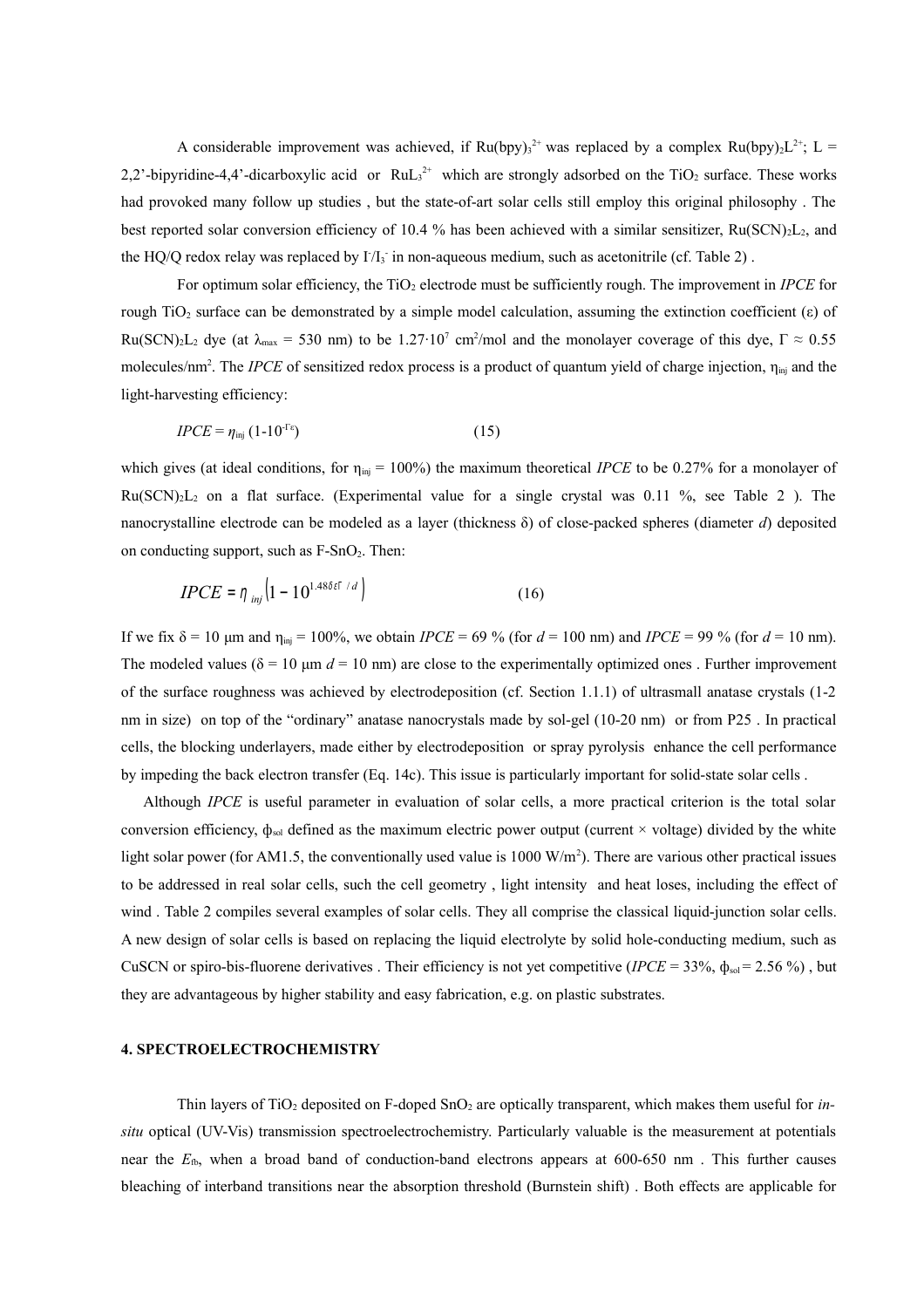determination of  $E_{\text{fb}}$  in nanocrystalline materials, where the standard impedance techniques often fail because of frequency dispersion and non-linear Mott-Schottky plot . Nevertheless, certain materials, such as TiO<sup>2</sup> made by aerosol pyrolysis (Section 1.1.2), do allow some comparison of both techniques . The spectroelectrochemical method evidenced negative shift of  $E_{\text{fb}}$  in quantum-sized anatase crystals made by electrodeposition (the shift of  $E_{\text{fb}}$ ) was *ca.* 0.2 V compared to "normal" size anatase). An almost identical  $E_{\text{fb}}$  shift was confirmed in TiO<sub>2</sub> nanosheets, where the Q-size effect influences only one coordinate (cf. Eq. 11).

*In-situ* Raman spectroelectrochemistry on single crystal anatase turned to be useful technique for evaluation of the course of electrochemical doping . *In-situ* infrared spectroelectrochemistry at nanocrystalline  $TiO<sub>2</sub>$  was applied for monitoring of cathodic breakdown process in the solution LiCF<sub>3</sub>SO<sub>3</sub> + propylene carbonate, which is of practical interest for Li-ion batteries. *In-situ* FTIR spectroelectrochemistry evidences that the solvent decomposes below  $1.2$  V *vs.* Li/Li<sup>+</sup> in the presence of trace water:



*In-situ* FTIR spectroelectrochemistry was also used for investigation of the photoanodic breakdown processes at the TiO<sub>2</sub> electrode illuminated by UV-light. The photoanodic oxidation of propylene carbonate, acetonitrile, dimethylsulfoxide and 3-methyl-oxazolidin-2-one was studied in detail on spray-pyrolyzed TiO<sub>2</sub> (Section 1.1.2). In all cases, CO<sub>2</sub> is traced as the final product, but additional intermediates can be also monitored, allowing discussion of the breakdown mechanism of these common solvents for aprotic electrolyte solutions . As expected, the photoanodic reactions give different products than the cathodic ones. For instance, propylene carbonate decomposes photoanodically to  $CO_2$ , acetone and unidentified polymers, but not to  $CO_3^2$  nor to propylene (cf. Eq. 17) .

#### **5. ELECTROCHEMISTRY IN THE ACCUMULATION REGIME**

The depletion regime of  $TiO<sub>2</sub>$  is most often studied by photoanodic reactions (Sections 2 and 3). On the other hand, the accumulation of electrons in the space-charge layer can be studied electrochemically also in the dark. Four examples of faradaic processes on  $TiO<sub>2</sub>$  electrodes in the accumulation regime were already discussed above: (i) the reduction of Ti(OH)<sup>2+</sup> leading to electrodeposition of TiO<sub>2</sub> (Section 1.1.1), (ii) water reduction applicable to the estimation of  $E_{\text{fb}}$ , (iii) electrochemical n-doping (Section 1.3) and (iv) cathodic decomposition of propylene carbonate (Section 4) .

#### **5.1. Capacitive processes**

The obvious process in the accumulation regime is double-layer charging at potentials below  $E_{\text{fb}}$ . It can be most simply monitored by cyclic voltammetry . The voltammetric current (*I*) of double layer charging scales with the first power of scan rate (*v*):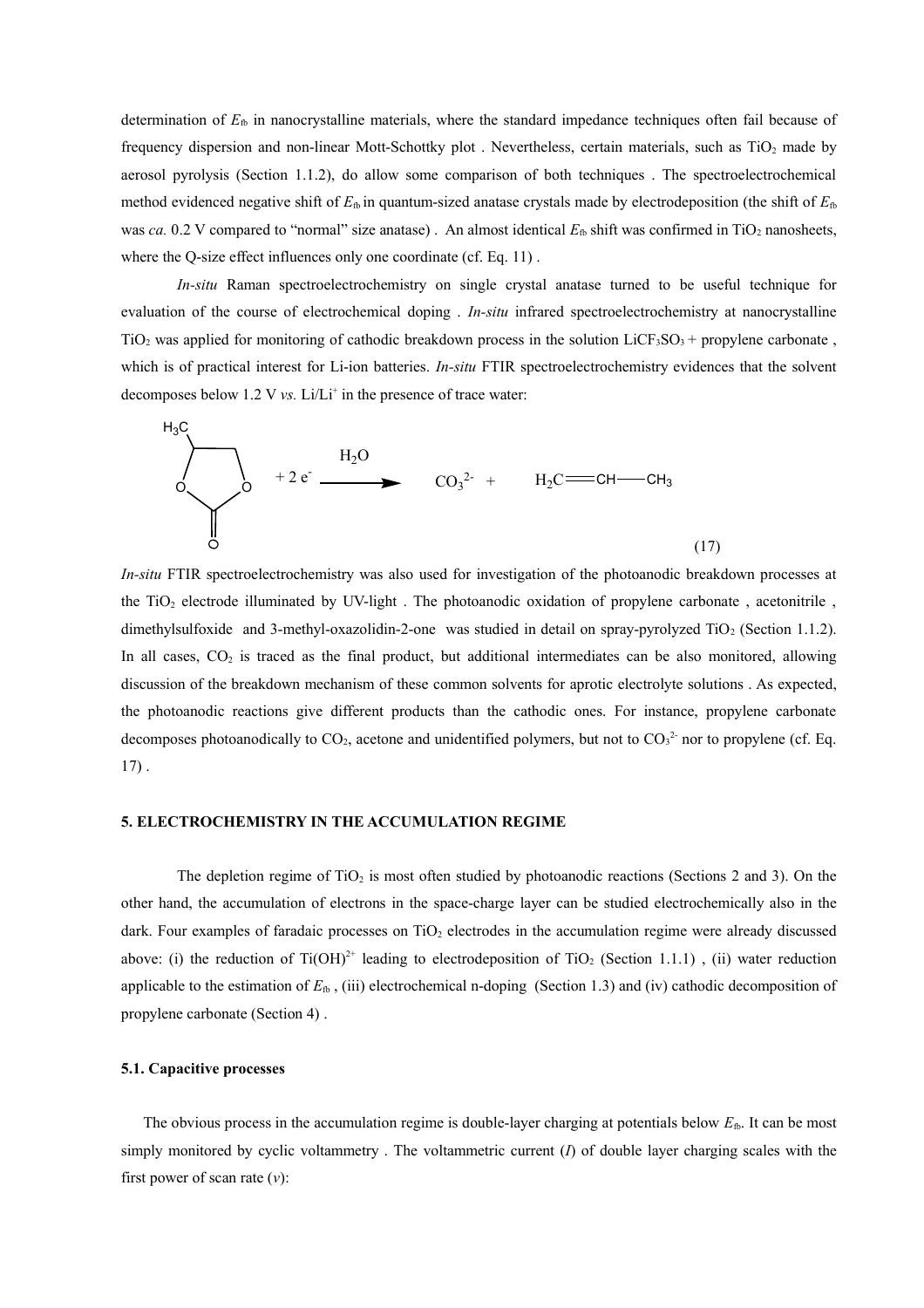$$
I = \frac{dQ}{dt} = C\frac{dE}{dt} = Cv \tag{18}
$$

where Q is the voltammetric charge and C is capacitance. The capacitance is typically 4- 15  $\mu$ F/cm<sup>2</sup> in aprotic solutions containing Na<sup>+</sup>, K<sup>+</sup>, Cs<sup>+</sup> and NBu<sub>4</sub><sup>+</sup> (Bu = butyl), but increases by order of magnitude in aqueous medium, due to the H<sup>+</sup>/OH exchange reactions in surface hydroxyls.

In the presence of  $Li^+$  the mechanism of charge accumulation is different from just the capacitive process (Eq. 18), since both anatase and rutile accommodate  $Li<sup>+</sup>$  also in the bulk crystal (cf. Section 5.2). From this point of view, the nanofibres from monoclinic  $TiO_2(B)$  exhibit very unusual behavior. The Li-storage in  $TiO_2(B)$  obeys formally Eq. 18, but the charge exceeds that of double-layer capacity. It is, actually, comparable, or even higher, than the charge corresponding to the bulk Li<sup>+</sup> insertion in the TiO<sub>2</sub> (anatase, rutile) lattice. An attractive issue is that the charging of  $TiO<sub>2</sub>(B)$  is not kinetically controlled by solid-state diffusion (Section 5.2). This peculiar pseudocapacitive Li-storage was discussed in terms of the channel-structure of TiO2(B) fiber. Two effects were considered: (i) fast Li<sup>+</sup> transport in the open channels running parallel to the b-axis (fiber axis) and (ii) reversible trapping of Li<sup>+</sup> ions at two different sites in the lattice. Both effects must occur simultaneously; this is indirectly evidenced by the fact that two other channel titania structures, i.e.  $TiO<sub>2</sub>$  (ramsdellite) and  $TiO<sub>2</sub>$  (hollandite) do not seem to show this pseudocapacitive Li-storage .

#### **5.2 Li-insertion electrochemistry**

The interest in Li-insertion electrochemistry has been motivated by practical applications in Li-batteries. We have demonstrated a 2-V rocking-chair (Li-ion) battery with nanocrystalline  $TiO<sub>2</sub>$  (anatase) anode accumulating lithium:

$$
TiO2 + x (Li+ + e+) \rightarrow Lix TiO2 ; x \approx 0.5
$$
 (19a)

The cathodes were from common "4V" materials, i.e.  $LiMO<sub>2</sub>$  (M is Ni, Co or  $Co<sub>0.5</sub>Ni<sub>0.5</sub>$ ). Hence, the overall cell reaction for charging/discharging was:

$$
TiO2 + LiMO2 \longrightarrow LixTiO2 + Li1-xMO2
$$
 (19b)

The optimized battery delivered up to 55 mAh/g. This compares well to the charge density of similar battery with carbon anode, but the achieved energy density (106 mWh/g) is roughly half of that of the C/LiMO<sub>2</sub> battery, because of smaller voltage of the TiO<sub>2</sub>/LiMO<sub>2</sub> system . However, TiO<sub>2</sub> anode is favored by higher safety, as the Li<sub>x</sub>TiO<sub>2</sub> does not cause ignition like  $Li<sub>x</sub>C$ , and the battery is also more stable against overcharging.

Accommodation of lithium in anatase is controlled by Li<sup>+</sup> diffusion between two-intermixed host phases (*I*41/*amd* and *Imma*) . The advantage of nanocrystalline host for Li-insertion batteries is documented by simple estimation of the diffusion layer thickness  $(d<sub>D</sub>)$  for Li<sup>+</sup> underneath the TiO<sub>2</sub> surface.

$$
d_D = \sqrt{\pi D_{Li} t} \tag{20}
$$

Assuming the solid state diffusion coefficient of Li<sup>+</sup> in anatase,  $D_{Li} \approx 10^{-13}$  cm<sup>2</sup>/s (see Table 1), then the charging time *t* equals about 300 s for  $d<sub>D</sub> = 100$  nm, but  $t \approx 3$  s for  $d<sub>D</sub> = 10$  nm. In other words, an anatase crystal of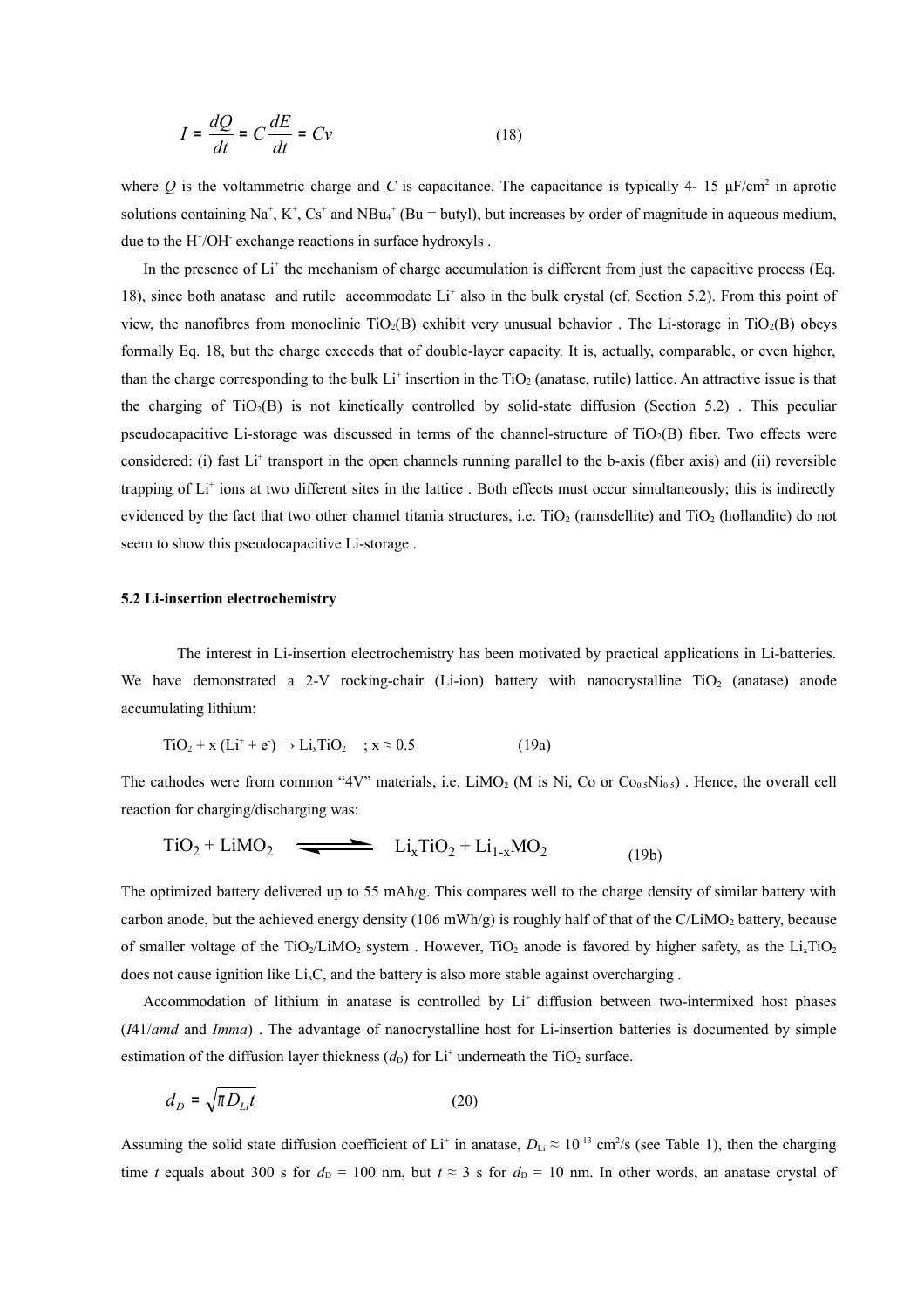dimensions  $(2 \times d_D) = 20$  nm is fully loaded with Li<sup>+</sup> in several seconds, but a ten times larger crystal requires 100 times longer time for full charging with  $Li^+$ . Although this model calculation neglects the dependence of  $D_{Li}$  on the particle size (*vide infra*) , the benefits of nanocrystalline Li-insertion host are clearly demonstrated. (In this context, we may recall the discussion in Section 3 (Eq. 16), where we came to phenomenologically identical conclusion about the improvement of efficiency of solar cells with decreasing size of the  $TiO<sub>2</sub>$  particle. Albeit the physical backgrounds for both conclusions are different (Eqs. 16, 20), the gain in performance of *both* devices, i.e. solar cells and Li-ion batteries employing nanocrystalline TiO<sub>2</sub>, is obvious.)

Even more promising anode material for Li<sup>+</sup>-storage is based on the Li<sub>4</sub>Ti<sub>5</sub>O<sub>12</sub> (spinel), which reacts analogously to  $TiO<sub>2</sub>$  (cf. Eq. 19a) :

$$
Li_4Ti_5O_{12} + 3 e + 3 Li^+ \longrightarrow Li_7Ti_5O_{12}
$$
 (21)

The charging of  $Li_4Ti_5O_{12}$  (Eq. 21) is faster than the charging of TiO<sub>2</sub> (Eq. 19a). A thin-layer electrode (2-4  $\mu$ m) delivered up to 80 % of its nominal capacity (Eq. 21) even at the extreme charging rate of 250C . The benefit of nanocrystalline material is demonstrated by the linear dependence of charge capability (at 50C - 250C) with the logarithm of surface area for particles having surface areas  $\leq 20 \text{ m}^2/\text{g}$ , while a plateau in optimum performance was observed for smaller particles surface (from 20 to 100  $m^2/g$ ).

The insertion of Li into Ti(IV) oxides is attractive also for addressing more fundamental academic questions. The kinetics of reactions  $(19a, 21)$  is controlled by solid-state diffusion of Li<sup>+</sup>. In cyclic voltammetry, the insertion/extraction peak current  $(I_n)$  scales with square root of the scan rate,  $v$ :

$$
|I_{p}| = 0.4958nFAc (D_{Li}\alpha nFv/RT)^{1/2}
$$
 (22)

(*n* is number of electrons, *A* is the electrode area, *c* is the maximum concentration of  $Li^+$  in the accumulation layer (0.024 mol/cm<sup>3</sup> for  $x = 0.5$ ; cf. Eq. 19a),  $\alpha$  is the charge-transfer coefficient, and the other symbols have their usual meaning). In potential-step chronoamperometry, the insertion/extraction current (*I*) obeys the Cottrell equation :

$$
|I| = AFD_{Li}^{1/2} c\pi^{1/2} t^{1/2}
$$
 (23)

The equations (22, 23) provide two independent techniques for determination of  $D_{\text{Li}}$ . (Still another technique is galvanostatic intermittent titration ). The best defined results were obtained for anatase single crystal . We could even trace an anisotropy in Li-transport normal to the (101) and (001) anatase faces (Table 1) . It can be interpreted in terms of the Li<sup>+</sup> hopping between pseudo-octahedral position in the anatase lattice.

For assessment of the quality of Li-insertion host, we can also determine the standard rate constant of charge-transfer,  $k_0$ . The voltammetric peak current  $I_p$  scales with the peak potential,  $E_p$ :

$$
\left|I_p\right| = 0.227 \text{AnFck}_0 \exp\left[\frac{-\alpha nF(E_p - E_f)}{RT}\right] \tag{24}
$$

where  $E_f$  is the formal potential of insertion/extraction. Also in this case, we observe the same trend in Li-insertion rate at the (101) and (001) faces of anatase (Table 1) .

The matching of voltammetric and chronoamperometric values of  $D_{\text{Li}}$  is less good for nanocrystalline anatase, while  $D_{\text{Li}}$  decreases by orders of magnitude. Analogously, the rate constants,  $k_0$  (Eq. 24) decrease for anatase nanocrystals by orders of magnitude compared to the values of single crystal (Table 1) . Slower Li-insertion was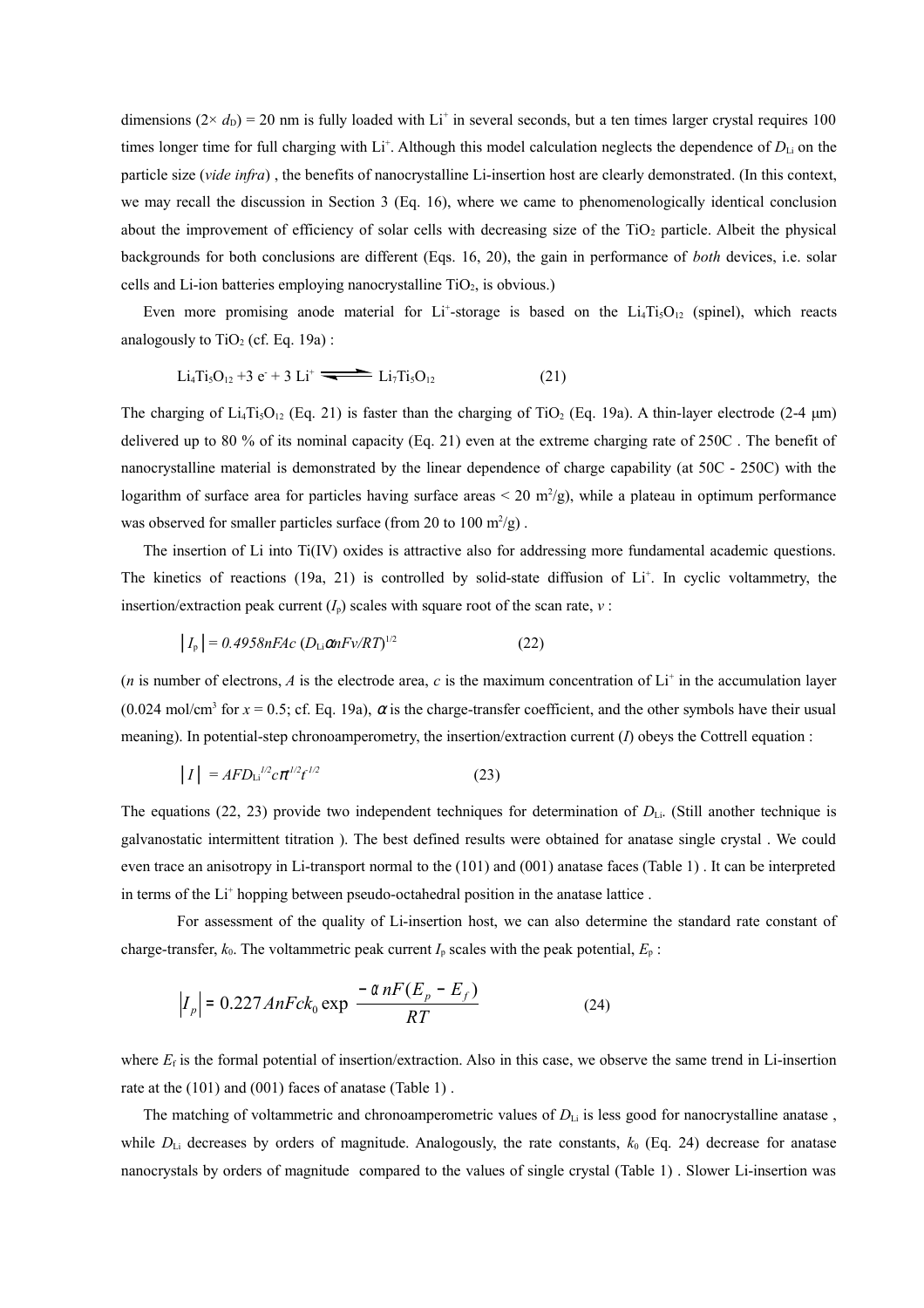also found for nanocrystalline  $Li<sub>4</sub>T<sub>15</sub>O<sub>12</sub>$  (spinel) with a monotonous drop of  $D<sub>Li</sub>$  for decreasing particle size. However, the sluggish Li-storage in nanocrystals need not be detrimental for the overall charging rate of the electrode. The reason is that slower Li-diffusion and smaller rate constants for nanocrystals (both TiO<sub>2</sub> and  $Li<sub>4</sub>Ti<sub>5</sub>O<sub>12</sub>$ ), are more than compensated by the increase of the active electrode area . In other words, the bulk of solid is less important in small nanocrystals. They virtually extrapolate to a 2-D system, exhibiting surfaceconfined (pseudocapacitive) Li storage only . (For further discussion of pseudocapacitive Li-storage see Section 5.1 and Ref. ).

#### **5.2.1. Organized structures: S-peaks**

The effects associated with Li-insertion are particularly useful for investigation of organized TiO<sup>2</sup> materials . The Li-insertion electrochemistry of anatase inverse opal evidenced that the charge propagation is hindered due to limited inter-particle necking . This conclusion raises some doubts about the predicted application of inverse opal in high-drain devices like solar cells, where currents of the order of 10 mA/cm<sup>2</sup> must be expected for a 10% solar cell at the full Sun illumination (cf. Section 3).

The surfactant templated mesoporous anatase, stabilized by Zr , Al and non-stabilized one exhibit specific voltammetric features at potentials between *ca.* 1.3 to 1.6 V . They are missing in ordinary anatase, and we have suggested calling these features "S-peaks" (with "Apeaks" standing for ordinary anatase) . The name comes from the fact that they behave like surface-confined charge-transfer. This is documented by (i) very small  $(E_p-E_f)$  splitting (even smaller that 30 mV expected for reversible diffusion-controlled process, Eqs. 22, 24) and by the capacitive-like *I*(*v*) dependence (Eq. 18).

The S-peaks also occur in crystalline-glass nanocomposite  $TiO<sub>2</sub>-P<sub>2</sub>O<sub>5</sub>$ , nanorods nanotubes and inverse opal . They were originally discussed as a consequence of the presence of amorphous titania in the highly-organized mesoporous skeleton . Nevertheless, our further studies of titania nanosheets and nanofibres provided arguments for different interpretation. The pseudocapacitive Li-storage can be reasonably assumed in nanosheets, exhibiting even 2-D quantum confinement effects (cf. Eq. (11)) and nanofibrous  $TiO<sub>2</sub>(B)$ , which virtually behaves like a nanosheet, too (cf. Section) . We could even propose that the S-peaks evidence the presence of  $TiO<sub>2</sub>(B)$  in all so far S-active materials, albeit this logical link was not considered prior to our detailed work on  $TiO<sub>2</sub>(B)$ . The obvious reason is that  $TiO<sub>2</sub>(B)$  may easily be unnoticed in a mixture with large concentration of anatase, because of an overlap of the main diagnostic XRD peaks, especially in nanocrystalline materials with broad diffraction maxima . This conclusion, on the other hand, demonstrates excellent analytical sensitivity of Li-insertion electrochemistry for mixture of nanocrystalline  $TiO<sub>2</sub>$  phases. Other examples of the unique electrochemical "phase analysis" is the detection of trace rutile in anatase and trace anatase in  $Li<sub>4</sub>Ti<sub>5</sub>O<sub>12</sub>$ .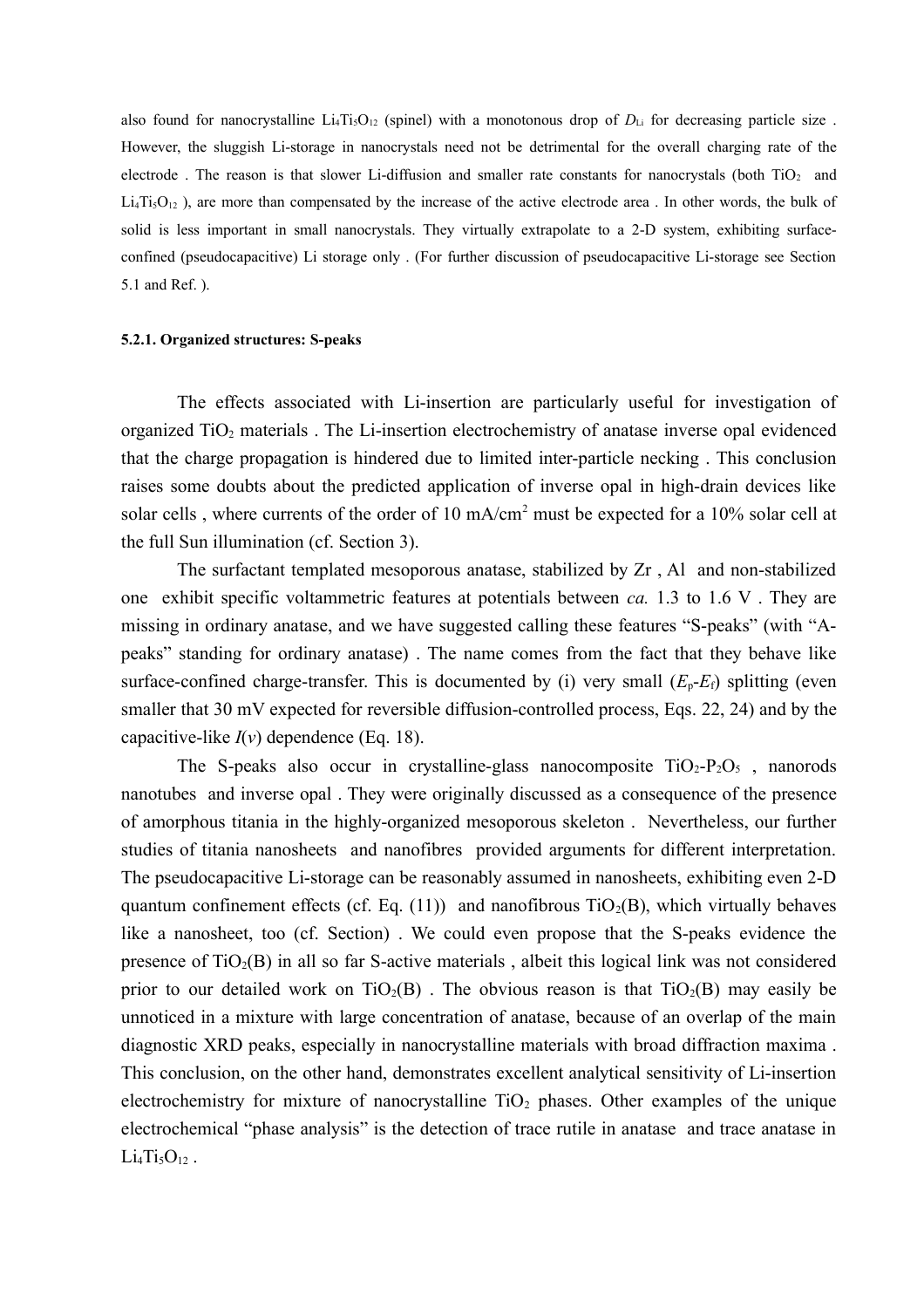**References to Part A. (References 1-13 are attached to the thesis** *in extenso***)**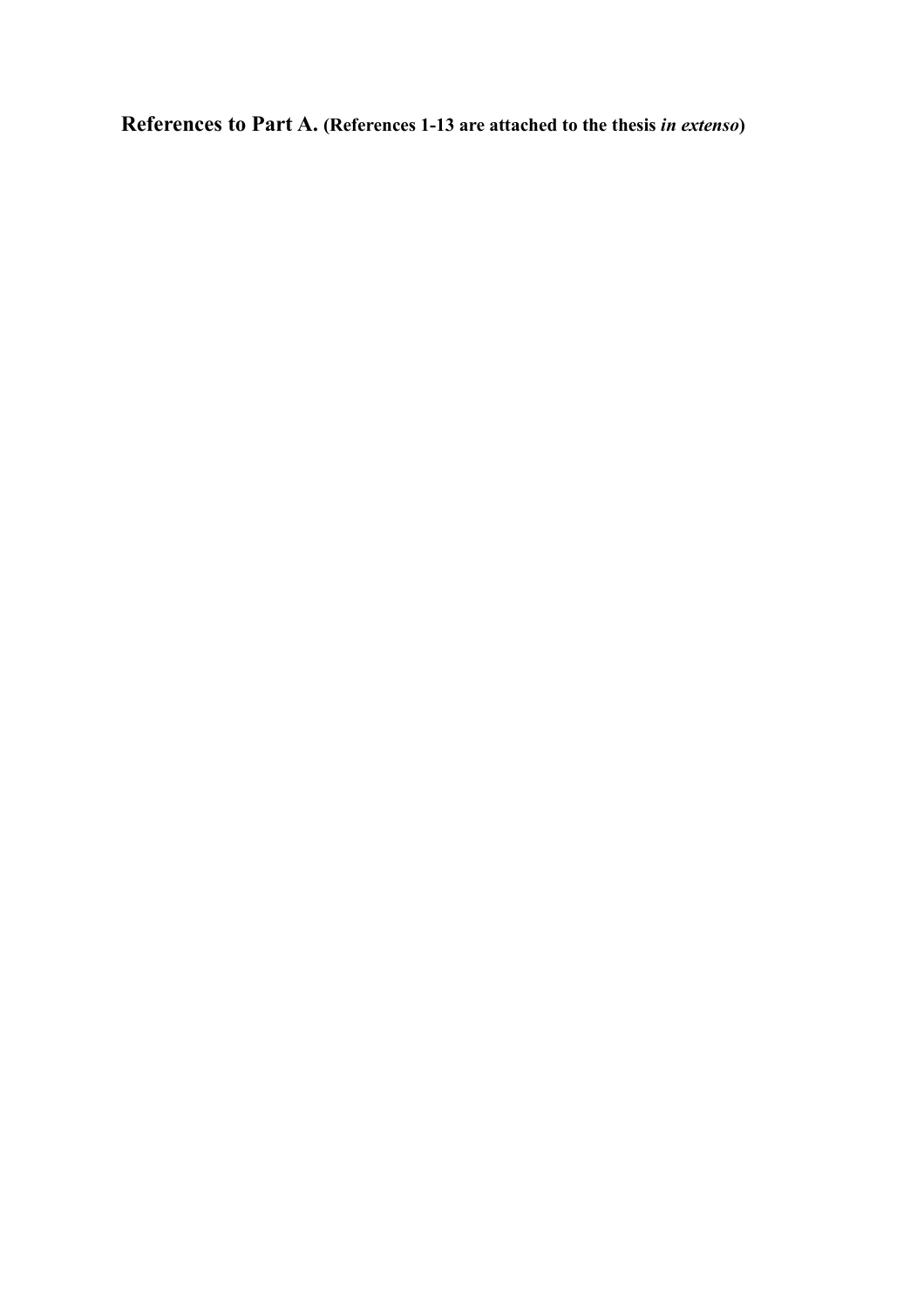#### **Part B: Carbon**

Principal works on carbon materials are described in publications, which are enclosed to this thesis in Attachment . They are focused on electrochemical preparation of carbons (electrochemical carbons) and on the investigation of their physical, structural and spectroscopic properties . The significance of electrochemical carbonization is highlighted by successful preparative demonstration of carbyne-like materials , fullerenes , carbon nanotubes and well-defined carbon films *via* this synthetic strategy. Selected pure nanocarbons, *viz*. single walled carbon nanotubes (SWCNT) , double walled carbon nanotubes (DWCNT) and fullerene peapods have been further studied systematically by using *in-situ* optical and Raman spectroelectrochemistry. Below is an extended summary of these papers, along with some additional data collected on the subject.

#### **1. ELECTROCHEMICAL CARBON: PREPARATION**

Electrochemical carbon (the term introduced in Ref. ) denotes "synthetic solids consisting mainly of atoms of elemental carbon, which can be prepared electrochemically from suitable precursors". The preparation of electrochemical carbon does not require high temperatures and/or pressures, as the traditional (pyrolytic) syntheses of elemental carbon, since electrochemical carbonization of suitable precursors is thermodynamically favored even at ambient conditions ("soft chemistry") . It requires either unstable reactants (e.g. alkali metals) or reactive precursors (e.g. oligoynes) . Electrochemical carbonization is characterized by three specific features: (i) Production of unstable carbon chains, which are not likely to survive at high temperatures . (ii) Easy templating of carbon nanostructures by the precursors, allowing tailored syntheses of carbyne-like chains , fullerenes and nanotubes . (iii) Defined kinetics of certain reactions, yielding carbon films with precisely controlled thickness .

### **1.1 Electrochemical ways to carbyne-like chains**

Carbyne denotes an ill-defined carbon crystal, whose structure is derived solely from *sp*-bonded allcarbon chains . Jansta and Dousek have suggested that electrochemical reductive carbonization of poly(tetrafluoroethylene) (PTFE) could be a pathway to such structures, and they have pioneered this reaction from the viewpoint of its mechanism and kinetics . The process inherently includes natural stabilization of polyyne by interspersed alkali metal fluoride, MF :

$$
\begin{array}{ccc}\n & F & F \\
& | & | & \text{e-/M}^+ \\
& C - C - C - D_n & \xrightarrow{\hspace{1cm}} \mathsf{M} \mathsf{F} \hspace{0.1cm} \cdots \hspace{0.1cm} \mathsf{M} \mathsf{F} \hspace{0.1cm} \cdots \text{e-} \ \mathsf{M} \mathsf{F} \ \cdots \text{e-} \ \mathsf{M} \mathsf{F} \hspace{0.1cm} \cdots \ \mathsf{M} \mathsf{F} \hspace{0.1cm} \cdots \ \mathsf{M} \mathsf{F} \hspace{0.1cm} \cdots \ \mathsf{M} \mathsf{F} \hspace{0.1cm} \cdots \ \mathsf{M} \mathsf{F} \hspace{0.1cm} \cdots \end{array} \tag{1}
$$

The latter forms a nanocrystalline ( $\approx 3$  nm crystal size) MF matrix, which partly protects the carbynoid skeleton against cross-linking and/or external chemical attack. Reactivity towards  $O_2$ ,  $Br_2$ ,  $NH_3$ , NO, S and carbenes has been studied in detail. A pure carbon from C-MF was also found to be a very efficient adsorbent .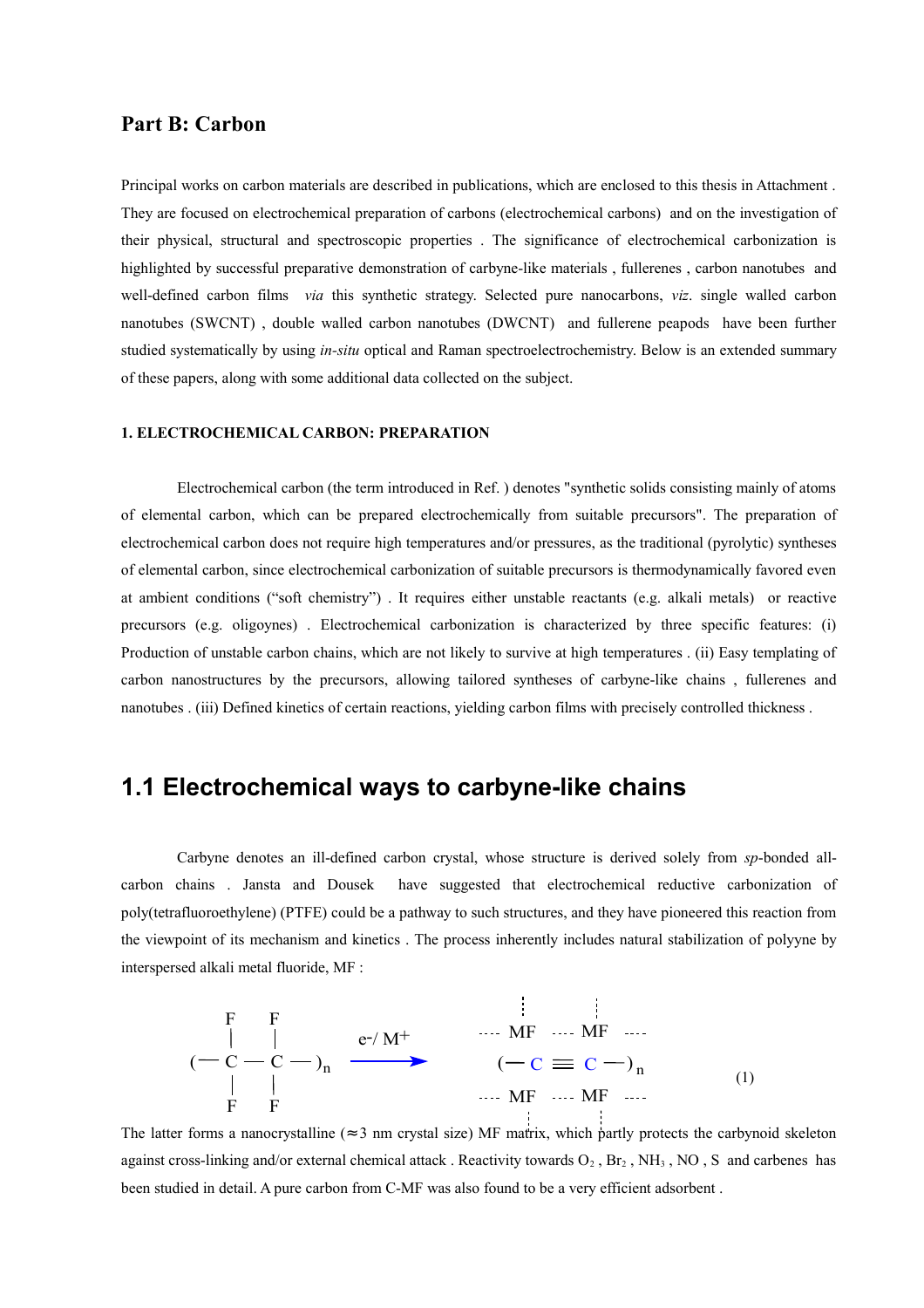The Jansta and Dousek's reaction occurs at the interface of PTFE and liquid amalgam of alkali metal,  $M_{(Hg)}$  (M = Li, Na, K). A more detailed inspection of the reaction (Eq. 1) shows that there is a small superstoichiometric over-reduction, which can be considered as n-doping. Hence, the final product of reaction (Eq. 1) is a carbon containing some negative charge,  $C^{\delta}$  compensated by M<sup>+</sup> (the doping level,  $\delta$  is between 0.05-0.45, most usually around 0.2):

$$
C + \delta e \rightarrow C^{\delta} \tag{2}
$$

PTFE does not react with Mg-amalgam according to the electrochemical mechanism (*vide infra*). Instead, we observe only thin-layer chemical carbonization without any electrochemical propagation . Also the Jansta and Dousek's electrochemical mechanism is perturbed, if the reaction is carried out with suspension of alkali metals instead of amalgams. In the case of alkali metal amalgams, the reaction is initiated by a fast chemical reduction, which produces the first monolayers of carbon-alkali metal fluoride (further denoted as C-MF). The C-MF layer is compact, non-porous and impermeable to the amalgam. However, it exhibits both electronic and ionic (M<sup>+</sup> ) conductivities, i.e. a short-circuited galvanic cell is formed spontaneously at the interface:  $M_{(Hg)}$  C-MF | PTFE. The C-MF layer acts simultaneously as a solid electrolyte , electron conductor and electrode . During the selfdischarge, the carbonization of PTFE takes place at the carbon (C-MF) cathode, which is continuously renewed *insitu* as the C-MF layer grows. The cathodic process consists of C-F bonds splitting (Eq. 1), while the fluoride anions formed subsequently recombine with  $M^+$  cations, that also passed through the C-MF layer. If we neglect the n-doping (Eq. (2)) the cell voltage, *ΔE* equals:

$$
\Delta E = \frac{\Delta G_{PITE} - \Delta G_{MF} + 2F(E_{am} - E_0) + 2RT \ln c}{2F} \tag{3}
$$

where Δ*G*PTFE and Δ*G*MF are the Gibbs energies of PTFE and MF, *E*<sup>0</sup> is standard redox potential of alkali metal, *Eam* standard redox potential of the amalgam, and *c* amalgam concentration. Analysis shows that the reaction (1) is thermodynamically favored for PTFE and for some other precursors/reactions already at room temperature . The current (*I*) flowing through the cell can be expressed according to Faraday's law, but it is also controlled by the serial combination of ionic ( $\sigma_i$ ) and electronic ( $\sigma_e$ ) conductivities of C-MF:

$$
I = \frac{ySL\rho F}{tMa} = \frac{S\Delta E\sigma \rho \sigma_i}{L(\sigma \rho + \sigma_i)}
$$
(4)

*y* is the number of electrons, *S* is the area of the (PTFE | amalgam) interface, *L* is the thickness of carbonized layer, *ρ* is the density of PTFE, *t* is the time, *M* is the molar mass of PTFE unit and *a* is a dimensionless structural factor. This expression gives:

$$
L = \sqrt{\frac{\Delta E a M \sigma_e \sigma_i t}{\gamma F \rho (\sigma_e + \sigma_i)}} = K_0 \cdot t^{1/2}
$$
\n<sup>(5)</sup>

where  $K_0$  is a rate constant (Table 1).

**Table 1.** Reaction of alkali metal amalgams with fluoropolymers. Values of rate constant,  $K_0$  (Eq. (5)).

|  | $^{\circ}$ OR<br><b>TT</b><br>∼<br><b>.</b> | яп<br>. . | $-$<br>$1 - 11$<br>. .<br>$-v$ . | ייוני. |
|--|---------------------------------------------|-----------|----------------------------------|--------|
|--|---------------------------------------------|-----------|----------------------------------|--------|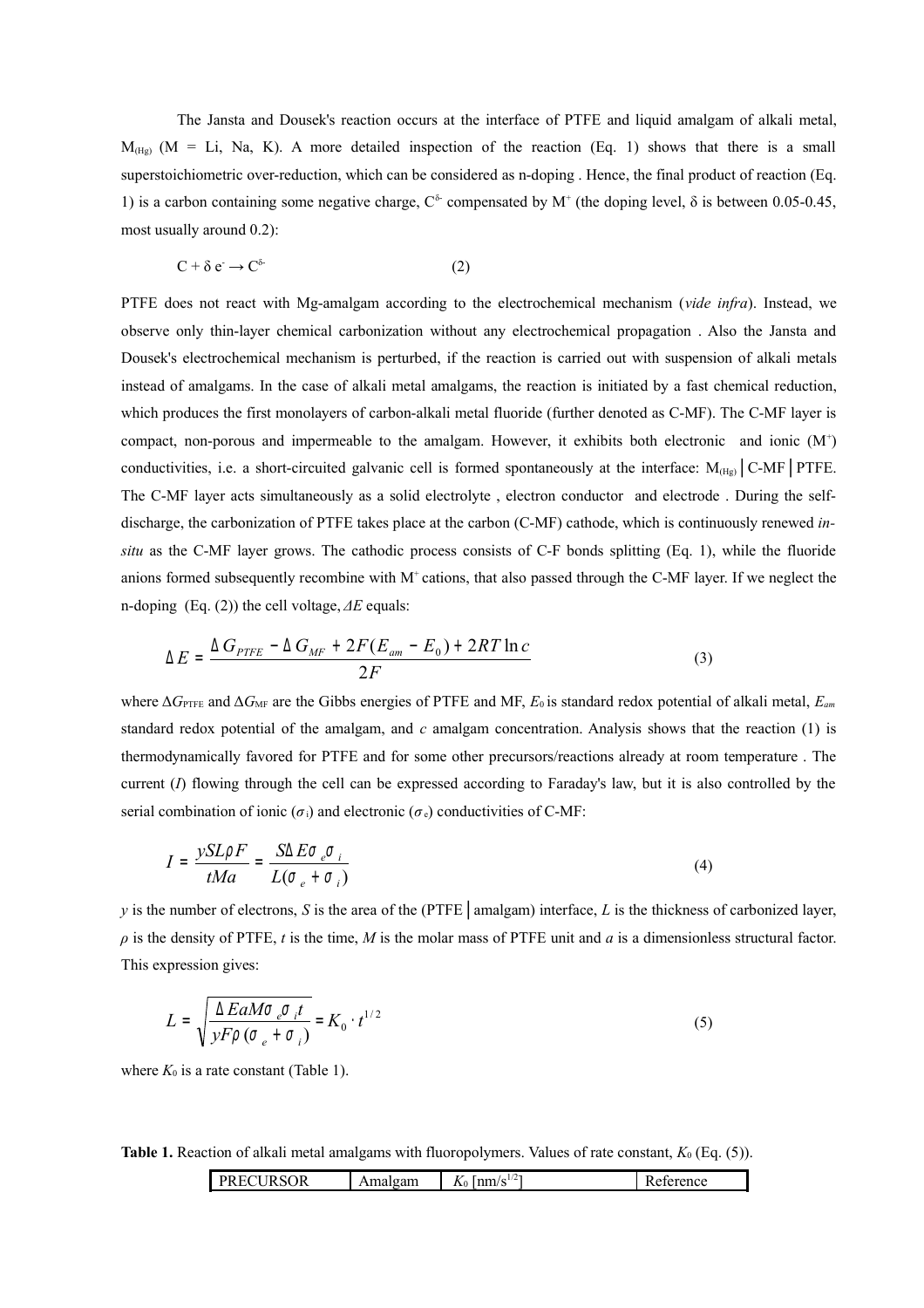|              |    | 25 °C 100 °C |        |  |
|--------------|----|--------------|--------|--|
| <b>PTFE</b>  | Li | 47.5         | 351    |  |
| <b>PTFE</b>  | Na | 2.67         | 16.7   |  |
| <b>PTFE</b>  | K  | 0.1          | 3.7    |  |
| <b>PTFE</b>  | Mg | < 0.01       | < 0.01 |  |
| <b>PCTFE</b> | Li | 124          | 1640   |  |
| NAFION 117   | Li | 15.3         | 115    |  |
| PTFE-PPVE    | Li | 38.3         | 360    |  |
| FEP          | Li | 47.0         |        |  |
| FEP          | Na | 2.7          |        |  |
| <b>FEP</b>   | K  | 0.1          |        |  |
| <b>PPO</b>   | Li | 40           |        |  |

PCTFE = poly(chlorotrifluoroethylene)

 $PTFE-PPVE = poly(tetrafluoroethylene-co-perfluoropropylvinylether)$ 

FEP = poly(tetrafluoroethylene-co-hexafluoropropene)

PPO = perfluoropropenoxide

#### **1.1.1 Evidence for the formation of electrochemical polyyne**

The presence of polyyne in electrochemical carbon has been first convincingly demonstrated by Raman spectroscopy. The diagnostic band of C≡C stretch at  $\approx 2000$  cm<sup>-1</sup> is, obviously, missing in the spectra of common carbon allotropes. By screening of various perfluoro-n-alkanes (C<sub>x</sub>F<sub>2x+2</sub>, x = 1, 2, 6, 9, 20, 24,  $\approx \infty$ ) the best yield of carbyne was found for PTFE and Na or K-amalgams . Even though the carbonization is always stoichiometrically quantitative (cf. Eq. 1), the polyyne can hardly be obtained in pure form . The actual products of reaction (1) are mesoscopic  $sp^2$  carbons with short oligoyne sequences  $(n \leq s)$ . Polyyne is spontaneously cross-linked to graphene:

(6)  $C = C = C - C$ <br>To improve the yield of polyyne, mechanically aligned PTFE foils and highly oriented films, prepared by friction deposition, were investigated. The latter turned out to be particularly interesting precursors of  $C = C = C$  C<br>electrochemical polyyne, as they showed a perfect orientation of individual PTFE macromolecules, and some orientation effect was apparent in the Raman spectra of electrochemical carbons produced from stretch-oriented foils . The Raman spectra demonstrate better yield of polyyne from oriented precursors, the best conjugation length was estimated to be *nine triple bonds* . The yield of polyyne cannot be determined absolutely from Raman spectroscopy, because of resonance enhancement. To address this problem, selective reactions of polyyne with *insitu* generated carbenes were employed . The yield of polyyne varied between 5-40 % for various samples and analytical methods; chemical analysis *via* carbenes evidences the yields to be better than 7 % .

A more detailed Raman study indicated a downshift of the intensity of the C≡C line and blueshift of its frequency (i.e. decrease of the conjugation length), if a freshly prepared C-MF sample was stored in vacuum at room temperature. The aging rate decreased in the series:  $Li > Na > K$ . It can be further monitored by long-time (years) decreases of electronic resistivity ,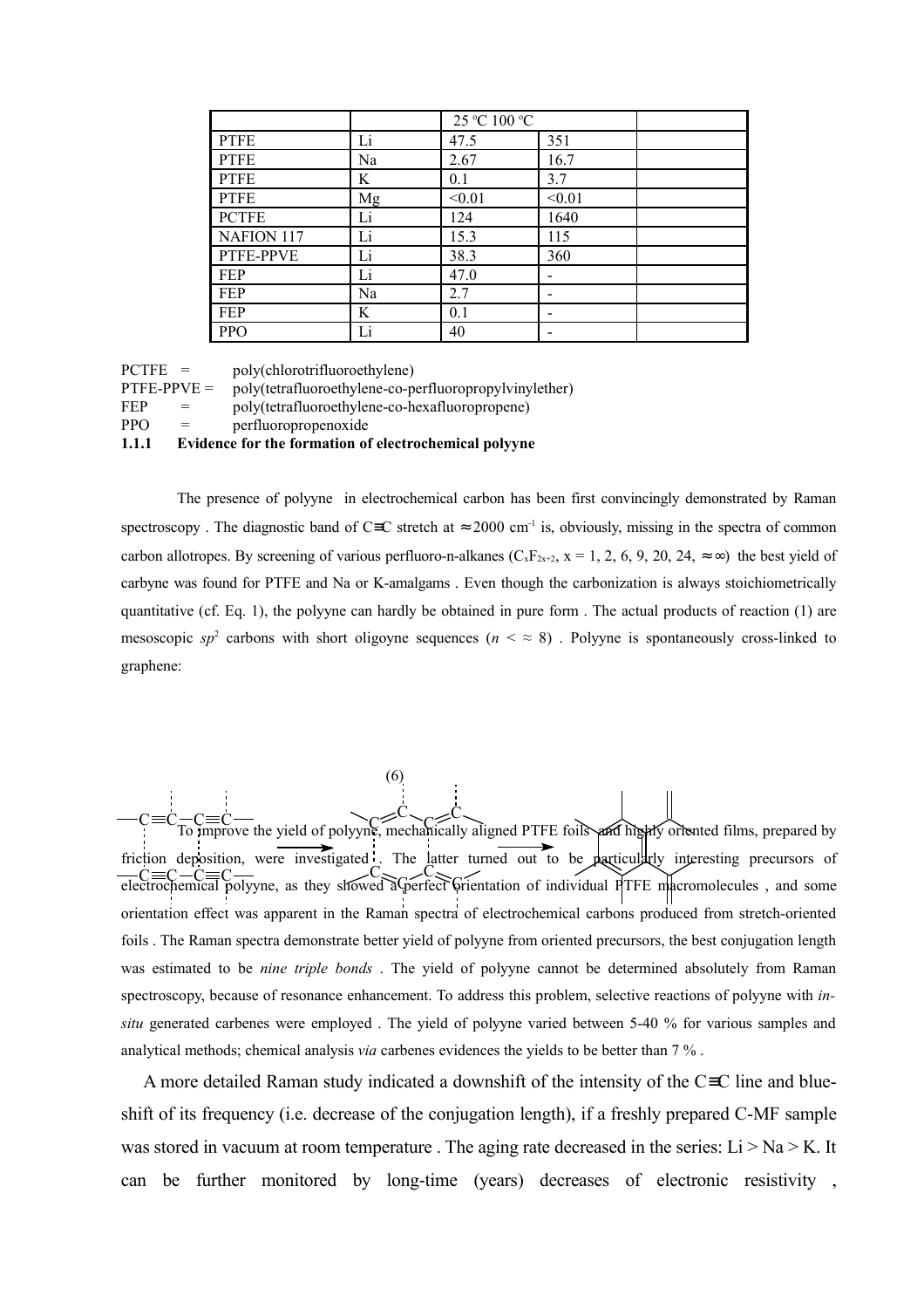photoluminescence intensity and UV-Vis absorption . These changes are controlled by welldefined kinetics, and accelerate upon heating and especially after extraction of MF from the C-MF composite . All these features lead to a self-consistent structural picture: Polyyne, formed by reaction (1), decomposes to graphene (reaction 6); the cross-linking rate being controlled by a spatial separation of polyyne chains with interspersed MF.

#### **1.2 Conversion of carbyne-like chains into nanotubes**

The cross-linking of *sp*-chains into graphene (Eq. 6) is, apparently, undesired for the synthesis of carbyne, but it may be useful for synthesis of other nanocarbons. The production of nanotubes by cross-linking of the *ex*-PTFE electrochemical polyyne (Eqs. 1, 6) was first reported by Yasuda *et al.* . A similar strategy follows from pure low-molecular oligoynes, such as 1,3,5-hexatriyne and its derivatives , which may replace the poorly defined *ex*-PTFE polyyne (Eqs. 1, 6). Indeed, the nanotubes were obtained by spontaneous polymerization/carbonization of 1,3,5-hexatriyne and 1-iodo-1,3,5-hexatriyne . Similar nanotubes were demonstrated also *via* polymerization of dialkali hexatriynides . Higher or lower homologues of hexatriyne did not provide nanotubes , although they also polymerize spontaneously to give various forms of carbons .

## **1.3. Direct electrochemical synthesis of fullerenes and nanotubes**

Total electrochemical dehalogenation of perhalogenated hydrocarbons may serve not only for production of carbyne-like chains (from perfluoro-n-alkanes), but it may present a pattern for synthesis of other interesting nanocarbons. Small amounts of fullerene C<sub>60</sub>, C<sub>70</sub>, onions and nanotubes were prepared *via* total dehalogenation of gaseous perfluoronaphthalene ( $C_{10}F_8$ ), perfluorodecalin ( $C_{10}F_{18}$ ) and perfluorocyclopentene ( $C_5F_8$ ) with liquid amalgams of alkali metals at room temperature . A model conversion of perfluoronaphthalene into fullerene  $C_{60}$  is described by an overall reaction scheme:



An analogous reaction was also found for perfluorodecalin .  $C_{60}$  can also condense from twelve  $C_5$  radicals derived from perfluorocyclopentene:

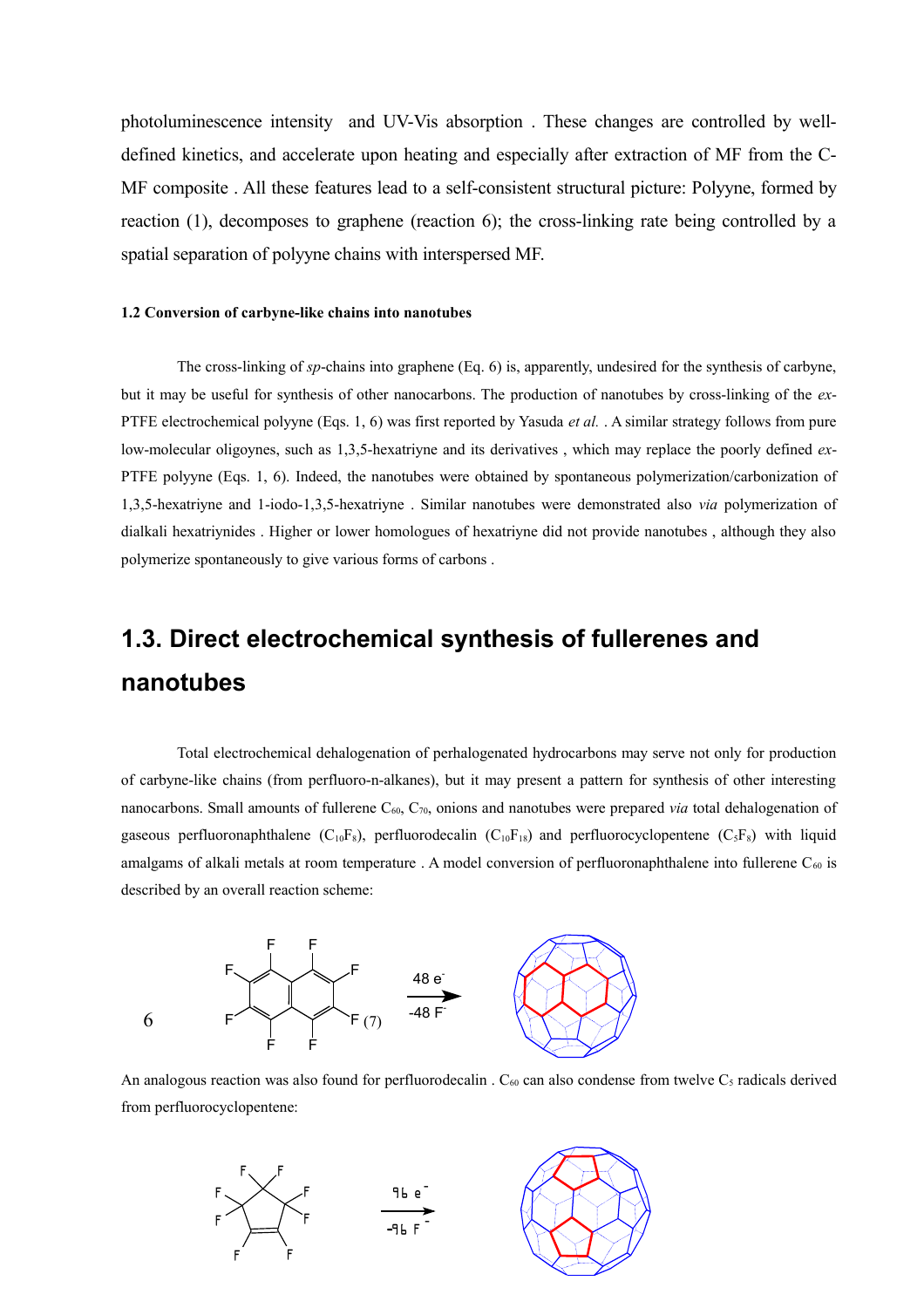Perfluorocyclopentene, perfluorodecalin and perfluoronaphthalene carbonized by Li-amalgam gave fullerene  $C_{60}$  in yields of *ca.* 0.1%, referred to the total amount of carbon produced (Eqs. 7, 8). The best yield of  $C_{60}$  was 0.36% in one batch from  $C_5F_8/Li$ -amalgam. Fullerene  $C_{60}$  and small amounts of  $C_{70}$  were detected in toluene extracts by HPLC, UV-Vis spectra and by mass spectroscopy . Similar to Eqs. 7, 8, total dehalogenation of hexachlorocyclopentadiene and hexachlorobenzene by potassium provides fullerene onions and nanotubes . Also diamond can be grown by dehalogenation of CCl<sub>4</sub> with Na.

Transmission electron microscopy also revealed the occurrence of graphite onions of diameters 20-100 nm in defluorinated C<sub>5</sub>F<sub>8</sub>. The micrographs further showed capped multiwalled tubes, typically 15 nm in diameter and about 50-200 nm long. Whereas the tubes from  $C_5F_8$  were straight, the tubes from  $C_{10}F_{18}$  and  $C_{10}F_8$  were curly and substantially longer. The concentration of nanotubes was about 1-2 % of the total amount of carbon produced. The occurrence of carbon onions was also mentioned in carbons made from hexatriyne precursors . The yield of electrochemical synthesis of fullerenes and nanotubes is not yet competitive to that of traditional synthetic procedures based on catalytic processes in carbon arc, laser ablation, CVD, HiPco etc. However, these reactions give the first evidence that *fullerenes, onions and nanotubes can be prepared by a non-catalytic "soft chemical" process at room temperature* . Later studies have demonstrated electrochemical synthesis of carbon nanotubes and onions from acetylene in liquid ammonia at -40  $^{\circ}$ C, which is, presumably the lowest record. Nanotubes and nested fullerenes were also prepared by a non-catalytic reaction from supercritical  $CO<sub>2</sub>$  and Mg.

#### **1.4. Kinetics and mechanism of electrochemical carbonization: refined model**

The reactions described by Eqs. (7, 8) are governed by interesting kinetics. Generally, a spontaneous filmforming carbonization process towards C-MF occurs, if the surface of liquid amalgam of Li or Na is exposed to a vapor of perfluorinated hydrocarbon . The reaction is stoichiometric (super-stoichiometric) as in the case of PTFE (cf. Eqs.  $(1,2)$ ). The film exhibits uniform interference color, hence, the film thickness,  $\delta$  can be simply monitored *in-situ* by the interference fringes in UV-Vis reflectance (for  $\delta v \leq 2 \mu m$ , *v* is the refractive index). Except for perfluoro-2-butyne (*vide infra*), the carbonaceous film grows linearly with time on the Li<sub>(Hg)</sub> surface:

$$
\delta v = K_{\text{Li}} t \tag{9}
$$

but followed the "normal" kinetic behavior for Na-amalgam:

$$
\delta v = K_{\text{Na}} t^{1/2} \tag{10}
$$

 $K_{Li}$  and  $K_{Na}$  are rate constants (Table 2). To interpret the kinetic discrepancies, (Eqs. 9, 10), an upgraded model was developed . The interfacial reaction is still governed by an electrochemical mechanism (Eqs. 3-5), but the cell voltage (*E*) is a sum of the activation voltage ( $E_a$ ) and the ohmic drop at C-MF ( $E_\Omega$ ):

$$
E = E_a + E_\Omega \tag{11}
$$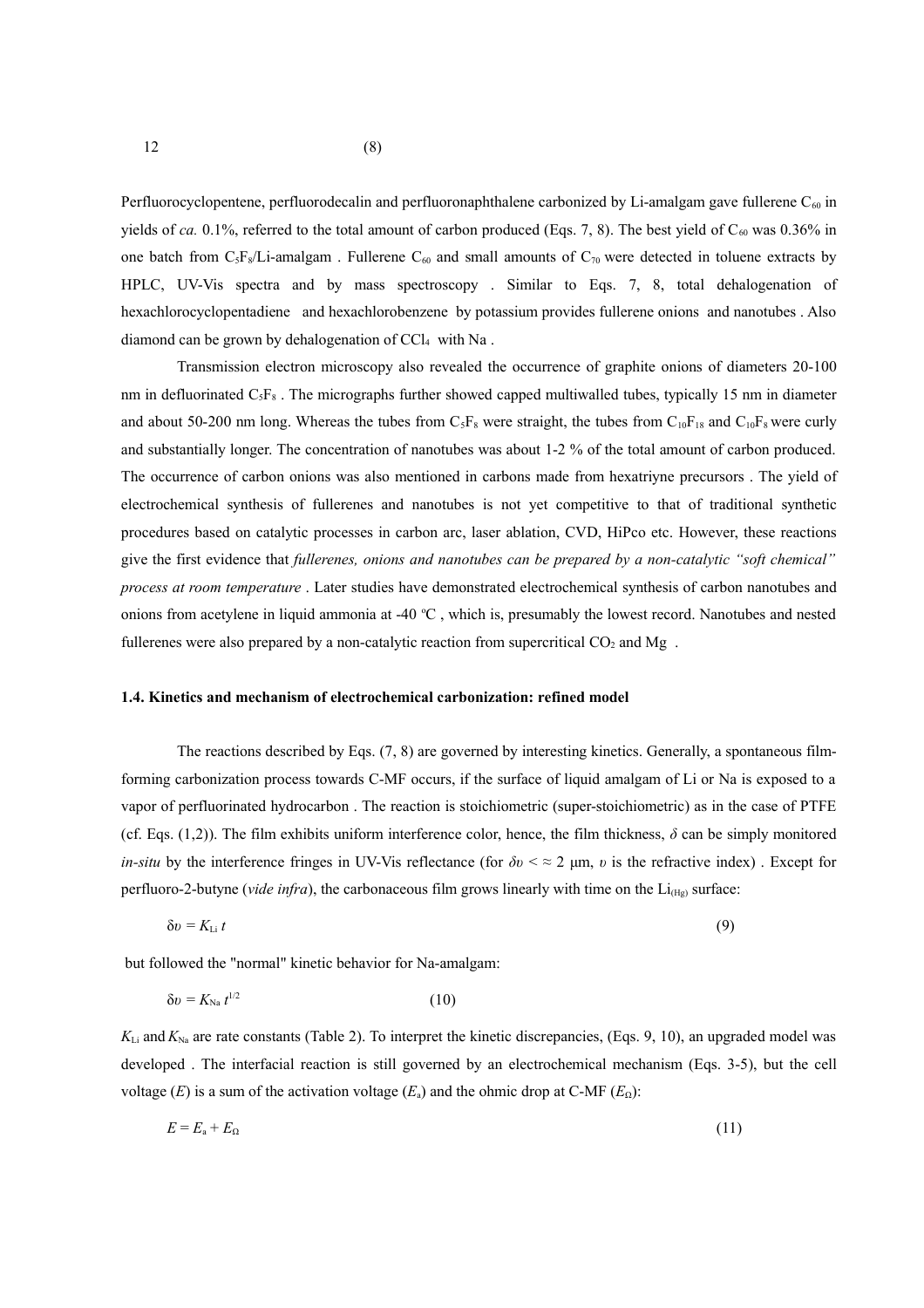Note that the classical Jansta and Dousek's model of the fluoropolymer | M<sub>(Hg)</sub> interface (Eqs. (3-5)) considered only  $E_{\Omega}$  but neglected  $E_{\alpha}$ . As the current (*I*) is controlled by the activation voltage and conductivity, the Eq. 4 is more rigorously formulated:

$$
I = \frac{ySL\rho F}{tMa} = I_0 \exp\left(\frac{\alpha yF}{RT}E_a\right) = \frac{SE_0 \sigma \sigma_i}{L(\sigma_e + \sigma_i)}
$$
(12)

( $\alpha$  is the charge transfer coefficient and  $I_0$  the exchange current). This gives:

$$
E = \frac{RT}{\alpha yF} \cdot \ln \frac{SL\rho yF}{I_0 tMA} + \frac{L^2\rho yF(\sigma_e + \sigma_i)}{\sigma_e \sigma_i Ma}
$$
(13)

which cannot be solved analytically. For large  $E_a$  (or  $L\rightarrow 0$ ), the second term is negligible:

$$
L \approx \frac{I_0 t Ma}{SpyF} \cdot \exp\left(\frac{\alpha yFE}{RT}\right) = K_1 \cdot t \tag{14}
$$

Analogously, for  $E_a \rightarrow 0$  (or  $L \rightarrow 0$ ) the first term is negligible:

$$
L \approx \sqrt{\frac{E \sigma t Ma}{\rho y F}} = K_2 \cdot t^{1/2}
$$
 (15)

Eq. (15) is, apparently, identical with Eq. (5) for a classical Jansta and Dousek's model . Hence, the reaction kinetics at the CxFy│M(Hg) interface is rigorously described by Eq. (13), but (depending on the actual values of *E*<sup>a</sup> and *L*) it may approach two limiting situations described by Eqs. (14) and (15), respectively . For solid fluoropolymers, the second limiting *scenario* (Eq. (15)) operates at all usual experimental conditions. The same holds for  $C_xF_y(g)$   $\vert$  Na<sub>(Hg)</sub>, where the growth rate is limited by the Na<sup>+</sup>-conductivity of the carbonaceous film.

**Table 2.** Reaction of perfluorinated precursors with M amalgams  $(M = Li, Na, K)$ . Rate constant,  $K_M (M = Li, Na, K)$ K) is quoted at  $25^{\circ}$ C unless stated otherwise.  $RS =$  reaction stoichiometry (the found consumption of M referred to that calculated for the total defluorination of the precursor);  $\delta$  = doping level of carbon (calculated per carbon atom also for precursors containing nitrogen).

| Precursor                        | $K_{\rm Li}$                  | Doping   |                | Note/                 |  |
|----------------------------------|-------------------------------|----------|----------------|-----------------------|--|
|                                  | $\lceil$ nm.s <sup>-1</sup> ] | $RS[\%]$ | $\delta$       | (Ref. for $K_{Li}$ )  |  |
| $C_6F_{14}$ Perfluorohexane      | 0.03                          | 110      | 0.23           | Ref.                  |  |
| $C_4F_8$ Perfluorocyclobutane    | 0.2                           | 112      | 0.24           | Ref.                  |  |
| $C_6F_{12}$ Perfluorocyclohexane | 0.002                         | 109      | 0.18           | Ref.                  |  |
| $C_{10}F_{18}$ Perfluorodecalin  | 0.5                           | 111      | 0.20           | Ref.                  |  |
| $C_5F_8$ Perfluorocyclopentene   | 7                             | 113      | 0.21           | Ref.                  |  |
| $C_5F_8$ Perfluorocyclopentene   | $\overline{2}$                |          |                | $0^{\circ}$ C; Ref.   |  |
| $C_5F_8$ Perfluorocyclopentene   | 0.3                           | -        |                | $-15^{\circ}$ C; Ref. |  |
| $C_6F_6$ Perfluorobenzene        | 0.06                          | 120      | 0.20           | Ref.                  |  |
| $C_{10}F_8$ Perfluoronaphthalene | 0.15                          | 124      | 0.19           | Ref.                  |  |
| $C_{10}F_8$ Perfluoronaphthalene | 0.2                           | ۰        | $\blacksquare$ | Ref.                  |  |
| $C_{12}F_{10}$ Perfluorobiphenyl | 0.01                          | 120      | 0.17           | Ref.                  |  |
| $C_6F_5CN$ Perfluorobenzonitrile | 5                             | 115      | 0.13           | Ref.                  |  |
| $C_5F_5N$ Perfluoropyridine      | 1                             | 118      | 0.18           | Ref.                  |  |
| $C_3F_3N_3$ Cyanuric fluoride    | 0.003                         | 114      | 0.14           | This work             |  |
| $C_4F_6$ Perfluoro-2-butyne      | (see text)                    | 114      | 0.21           | Ref.                  |  |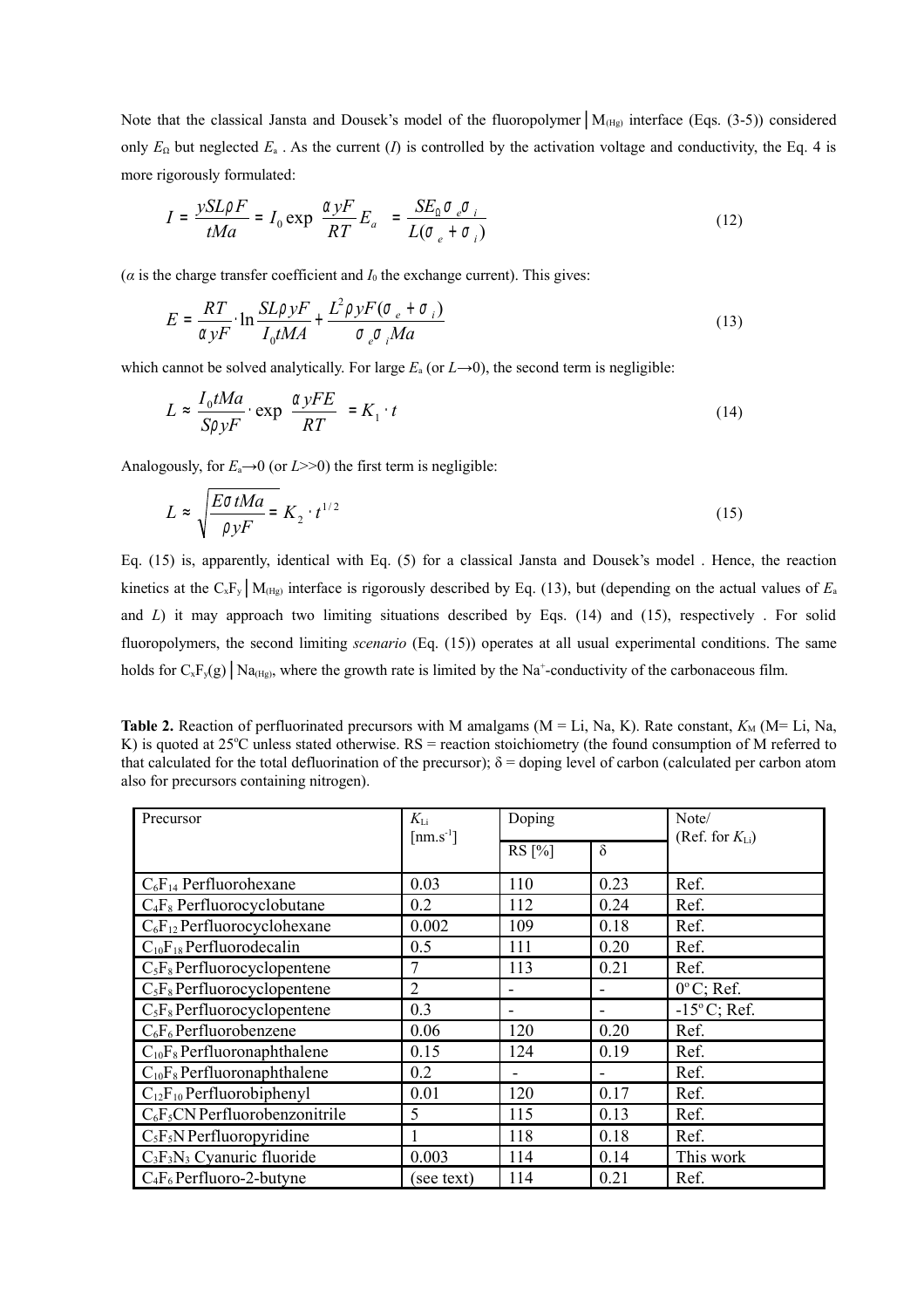| Precursor                        | $K_{\rm Na}$<br>$\left[\text{nm.s}^{-1/2}\right]$ | Doping   |          | Note/<br>(Ref. for $K_{\text{Na}}$ ) |
|----------------------------------|---------------------------------------------------|----------|----------|--------------------------------------|
|                                  |                                                   | $RS[\%]$ | $\delta$ |                                      |
| $C_4F_8$ Perfluorocyclobutane    | 2.9                                               | 106      | 0.12     | Ref.                                 |
| $C_{10}F_{18}$ Perfluorodecalin  | 5                                                 | 119      | 0.34     | Ref.                                 |
| $C_5F_8$ Perfluorocyclopentene   | 9.5                                               | 111      | 0.18     | Ref.                                 |
| $C_5F_8$ Perfluorocyclopentene   | 9                                                 |          |          | Ref.                                 |
| $C_5F_8$ Perfluorocyclopentene   | 18                                                |          |          | $40^{\circ}$ C;Ref.                  |
| $C_{10}F_8$ Perfluoronaphthalene | $8^a$                                             | 120      | 0.16     | Ref.                                 |
| $C_4F_6$ Perfluoro-2-butyne      | 9                                                 | 109      | 0.14     | Ref.                                 |

| Precursor                        | $K_{\rm K}$<br>$1 \text{ nm}$ . $\text{s}^{-1/2}$ | Doping   |      |      |
|----------------------------------|---------------------------------------------------|----------|------|------|
|                                  |                                                   | $RS[\%]$ |      |      |
| $C_5F_8$ Perfluorocyclopentene   |                                                   | .08      | 0.13 | Ref. |
| $C_{10}F_8$ Perfluoronaphthalene | 0.3                                               | 18       | 0.14 | Ref. |

<sup>a</sup> In early stages of reaction  $K_{Na} = 0.3$  nm/s, see Ref. for details

Since the Li<sup>+</sup> conductivity is much higher, the reaction with Li<sub>(Hg)</sub> is controlled by the rate of the C<sub>x</sub>F<sub>y</sub>(g) reduction at the film's surface. The fast transport of Li<sup>+</sup> does not obstruct the intrinsic rate of carbonization at the interface between the  $C_xF_y$  and the growing carbonaceous film. Consequently, the overall kinetics becomes controlled by the rate of interfacial carbonization, and the film grows linearly with time. This rule is violated only in the case of perfluoro-2-butyne,  $K_{Li} = 120$  nm s<sup>-1/2</sup>. The interpretation is straightforward: The carbonization of perfluoro-2-butyne is so fast, that the overall reaction is limited by the Li<sup>+</sup> transport in the growing film, as in the case of Na<sup>+</sup> transport. Apparently, the film thicknesses can be controlled with nanometer-precision simply by adjusting of the reaction time . The film is also ideally flat, as it grows on the surface of liquid amalgam .

#### **2. ELECTROCHEMICAL PROPERTIES OF NANOCARBONS**

Redox properties of nanocarbons, *viz*. carbon nanotubes, fullerenes and fullerene peapods, can be addressed either by investigation of chemical redox reactions with suitable electron acceptors/donors or by electrochemical methods. The latter strategy is easy, versatile and precise in terms of the defined conditions of charge-transfer . Fullerene peapods ( $C_{60}$ @SWCNT,  $C_{70}$ @SWCNT, etc.) were discovered in 1998 . Electrochemistry on peapods was studied in much less extent compared to the works on empty tubes and fullerenes. Nevertheless, there is a clear challenge to explore the electrochemical and chemical doping behavior of peapods. As both of the components of peapods, i.e. SWCNT and  $C_{60}/C_{70}$ , show specific redox response, these studies should address fundamental problems of electronic and redox properties of carbon nanostructures.

A common problem of nanocarbons consists in the fact that all the so far available SWCNT materials are complex mixtures of tubes of various chiralities, which are, moreover, bundled by intertube van der Waals bonds. The same holds for the derived materials, i.e. peapods and double walled carbon nanotubes (DWCNT) . Recently, we have developed a new simple method for deposition of isolated nanoribbons composed either of SWCNT,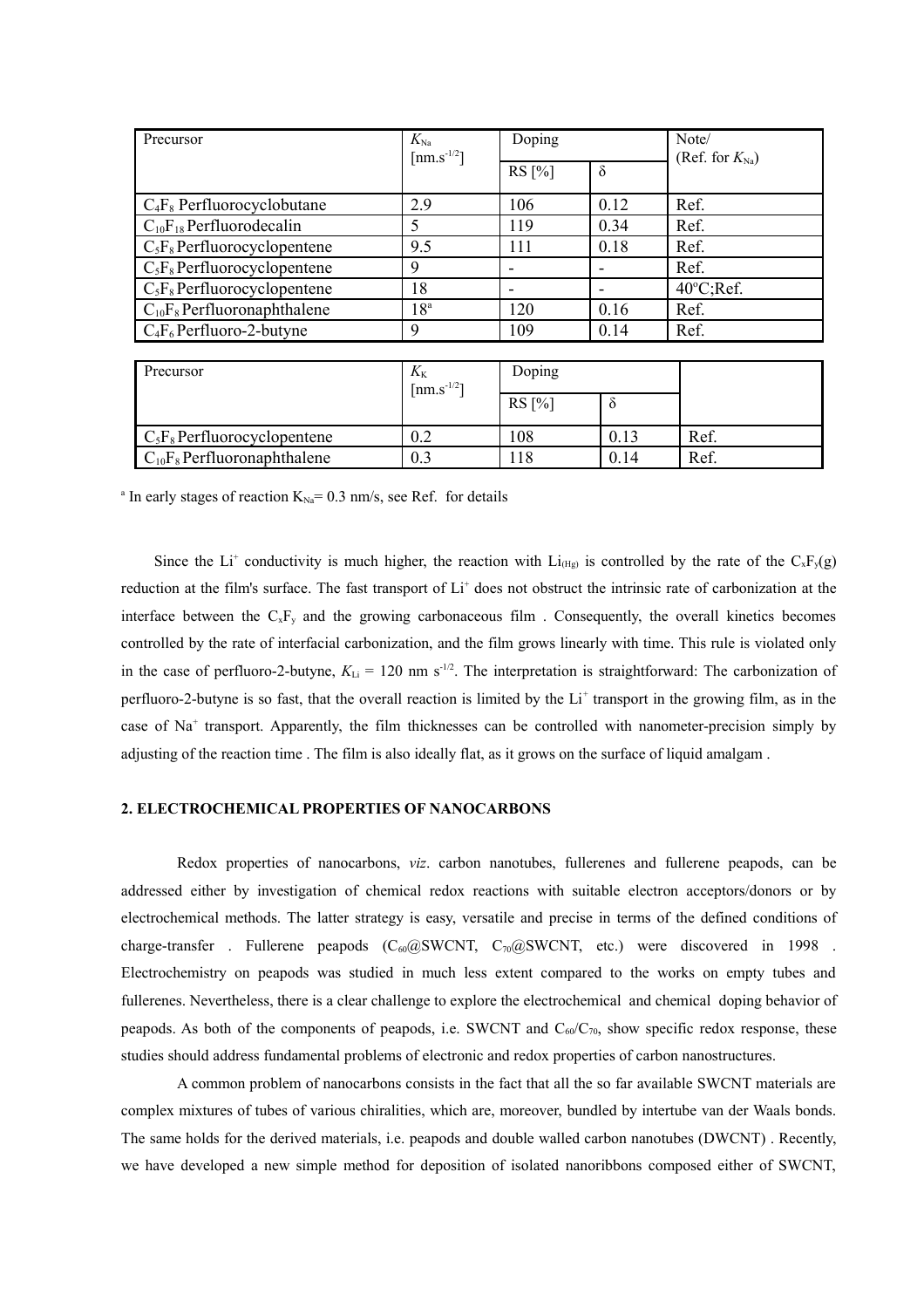DWCNT or fullerene  $(C_{60})$  peapods on Au(111) surface. These nanoribbons are quite useful, as they exhibit characteristic Raman features of individual carbon nanostructures.

#### **2.1. Optical and Raman spectroelectrochemistry on single walled carbon nanotubes**

Since the pioneering work of Rao et al. , there has been great interest in charge-transfer doping of SWCNT. The electronic states of SWCNT contain van Hove singularities, which control many electronic and optical properties of SWCNT. We can distinguish four sets of singularities: filled valence-band semiconducting  $(v_s^{1,2,3...})$ , empty conduction band semiconducting  $(c_s^{1,2,3...})$  and analogous sets for metallic tubes  $(v_m^{1,2,3...}, c_m^{1,2,3...})$ . Allowed optical transitions between singularities give rise to characteristic absorption bands in the optical (Vis-NIR) spectra . The same optical transitions are also responsible for large resonance enhancement of Raman scattering in SWCNT .

The population of singularities can be controlled electrochemically by applying certain potential on SWCNT in contact with an electrolyte solution . SWNCT exhibit reversible bleaching of the optical transitions between Van Hove singularities, if the potential moves from the open-circuit in negative or positive directions . The bleaching of optical transitions also causes reversible quenching of resonance Raman scattering of both radial breathing (RBM) and tangential displacement modes (G-modes) of SWCNT .

The Raman and Vis-NIR spectroelectrochemistry of SWCNT was studied in aqueous and acetonitrile solutions. To increase the electrochemical window in aqueous media towards negative potentials, a mercury electrode was also used as a support of SWCNT . Eventually, the spectroelectrochemical methodology was transferred to ionic liquids, *viz*. 1-butyl-3-methylimidazolium tetrafluoroborate or 1-butyl-3-methyl-imidazolium hexafluorophosphate . These media allow the broadest window of electrochemical potentials to be applied (-2.4 to 1.7 V *vs.* Fc/Fc + ). They present very stable, solvent-free electrolytes, which even permit *in-situ* spectroelectrochemical studies by Vis-NIR and Raman spectroscopy to be carried out .

SWCNT, fabricated by catalytic laser-ablation of graphite, show relatively narrow distribution of tube diameters between *ca.* 1.1-1.4 nm . On the other hand, the HiPco tubes with diameters between *ca*. 0.7 to 2 nm are ideal for investigation of chirality-selective effects. Efficient doping of wider tubes can be simply interpreted in terms of the chirality-selective transition energies between the Van Hove singularities . Consequently, the singularities of wider tubes are depleted/filled before those of narrower tubes, when the p-/n-doping progresses . The somewhat unexpected good doping of the narrowest tubes was ascribed to smaller van der Waals forces, keeping the bundle together and/or to the fact that the dopant/carbon ratio is relatively higher for thin tubes . Hence, the tubes of intermediate diameters (between 1 to 1.2 nm) are less doping-sensitive. This effect is conveniently followed by Raman spectroscopy, and can be interpreted by variation of the resonance condition depending on the tube chirality .

A significant advantage of electrochemical doping over the chemical redox doping consists in the fact, that one can easily follow the chirality-selective effects with rich selection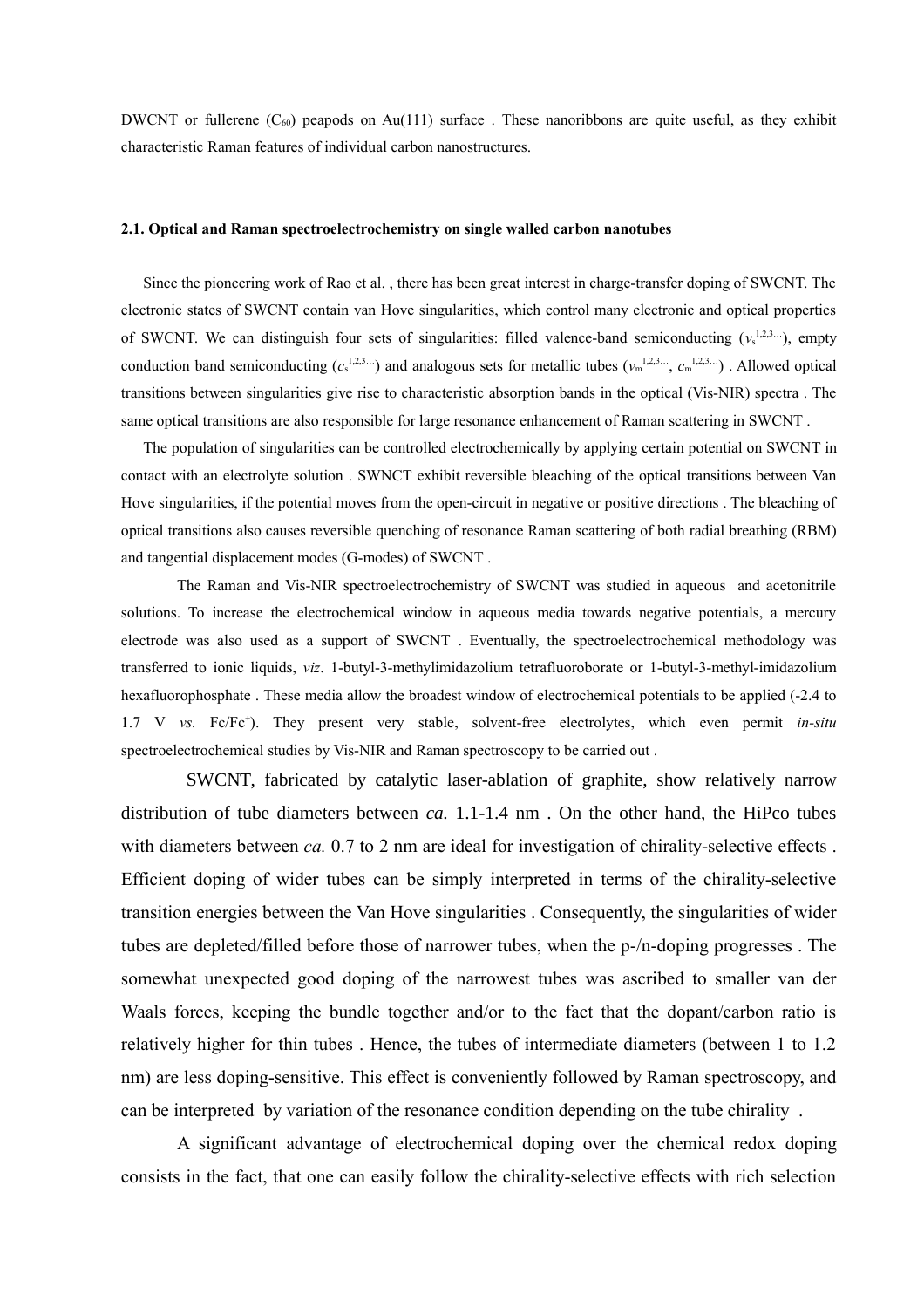of compensating counterions. In general, the cathodic doping (compensated by cations in the double layer) leads to more pronounced attenuation, compared to anodic doping (compensated by extra anions in the double layer) . The charge compensation with 1-butyl-3 methylimidazolium cations in ionic liquid is less efficient than the charge compensation of alkylammonium or Li<sup>+</sup> cations in acetonitrile media. The most pronounced doping takes place in the presence of Li<sup>+</sup> cations. The alkylammonium cations show only small dependence on the alkyl type (methyl, butyl, octyl), albeit methyl is closer to Li, while octyl is closer to the bulky cations of ionic liquids .

The G-mode is blue-shifted upon anodic charging at larger potentials, which reflects the stiffening of the graphene mode if holes are introduced into the  $\pi$  band. The shifts of G-mode, generated by n-doping are more complex. In contrast to p-doping which always causes a blueshift of the G-mode , the n-doping carried out chemically or electrochemically may cause both blue- or red-shifts depending on the counter-ion used  $(Li^+, K^+, Rb^+)$ , doping level and the excitation wavelength. The interpretation is far from being consistent at the moment .

#### **2.2. Optical and Raman spectroelectrochemistry on fullerene peapods**

Electrochemical charge-transfer on fullerene peapods ( $C_{60}$ @SWCNT and  $C_{70}$ @SWCNT) was studied in  $0.2$  M LiClO<sub>4</sub> + acetonitrile and in 1-butyl-3-methylimidazolium tetrafluoroborate (ionic liquid). The capacitance of peapods (*C*) was similar to that of empty SWCNT, i.e. *ca.* 40 F/g . For an ideal double layer capacitor, the change in number of electrons transferred per one carbon atom, Δ*f* equals:

$$
\Delta f = \frac{M_C C \Delta U}{F} \tag{16}
$$

where  $M_c$  is atomic weight of carbon,  $\Delta U$  is potential difference and *F* is Faraday constant. Equation (16) yields  $\Delta f$ = 0.005 e/C-atom for  $\Delta U$  = 1 V and *C* = 40 F/g. A one electron reduction of C<sub>60</sub> represents  $\Delta f$  = 0.017 e/C-atom (for  $C_{70}$ :  $\Delta f = 0.014$  e/C-atom). Hence, the redox-process  $C_{60}/C_{60}$  or  $C_{70}/C_{70}$  would correspond to *ca*. 3 times more electrons per C-atom compared to double layer charging of the wall. Cyclic voltammetry of  $C_{60}$ @SWCNT and  $C_{70}$ @SWCNT evidences that the electroreduction of intra-tubular  $C_{60}/C_{70}$  is hampered. Even a stronger chemical reduction of C<sub>60</sub>@SWCNT with K-vapor was sluggish, starting with a charge transfer to the nanotube wall. However, the reaction propagates, and K-atoms may even be accommodated inside the peapod . This effect is specific for gaseous potassium only; an alternative redox process employing K-amalgam does not lead to any penetration of K into the peapod . Obviously, the charge compensation "through-wall" operating in amalgamdriven reactions and in electrochemistry is not sufficient, due to a limited double-layer capacity (cf. Eq. 16).

Similarly to empty SWCNT, peapods showed three optical bands:  $(v_s^1 \rightarrow c_s^1)$ ,  $(v_s^2 \rightarrow c_s^2)$ , and  $(v_m^1 \rightarrow c_m^1)$  at open-circuit potential. No distinct optical transitions of  $C_{60}/C_{70}$  were found. Anodic polarization shifts the Fermi level, and the singularities are depleted in the sequence:  $c_s^1$ ,  $c_s^2$ ,  $c_m^1$ . Analogously, cathodic polarization leads to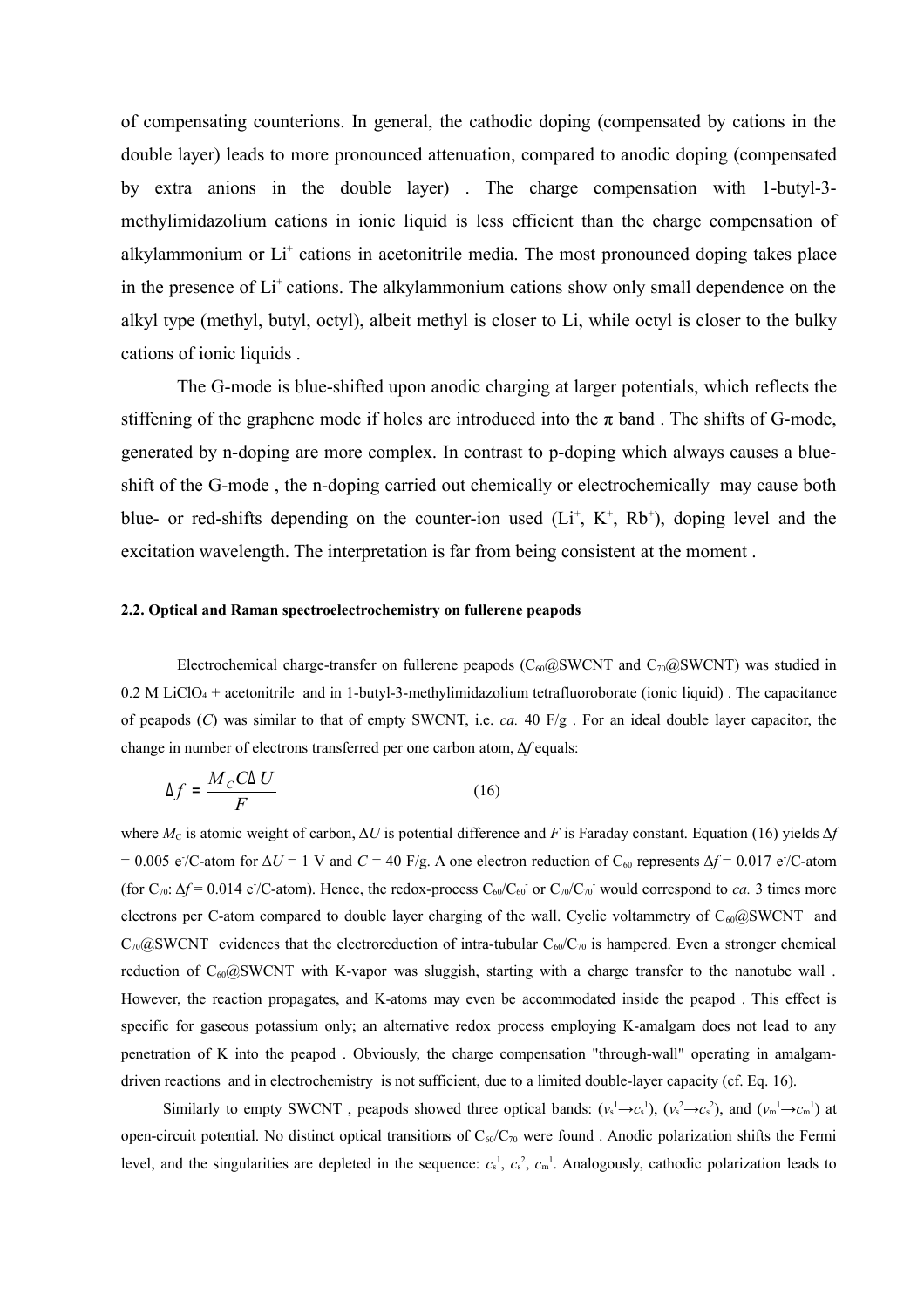sequential filling of the singularities:  $v_s^1$ ,  $v_s^2$ ,  $v_m^1$ . In both cases, the optical bands reversibly disappear in the same sequence. In ionic liquid, the Vis-NIR spectra of peapods can be recorded up to 2.45 V vs.  $Fc/Fc^+$ , while a new optical band appears at *ca.* 1.1-1.3 eV . It reminds the doping-induced transitions for heavily p-doped SWCNT  $(v_s^{\text{n}} \to v_s^{\text{n}}$ ,  $v_s^{\text{n}} \to v_s^{\text{2}}$  n $\geq$ 3). Similar to the charging of SWCNT in acetonitrile electrolyte solution the absorbance switching is reversible and fast: *ca*. 90% of the absorbance shift occurs in times <1 s. The optical switching is driven by fast double-layer charging (cf. Eq. 16).

Raman spectra of electrochemically charged  $C_{60}$ @SWCNT and  $C_{70}$ @SWCNT roughly exhibit the expected Raman peaks of intratubular  $C_{60}$  and  $C_{70}$ . Both the  $A_g(1)$  and  $A_g(2)$  modes of  $C_{60}$  have an interesting satellite line at higher frequency. The Raman spectrum of  $C_{70}$ peapods is considerably more complicated, because of the lower symmetry of the  $C_{70}$  molecule (53 Raman active vibrations for the  $D_{5h}$  symmetry:  $12A_1 + 22E_2 + 19E_1$ ). Also in the case of  $C_{70}$ peapods, we can detect splitting of some lines: at  $260 \text{ cm}^{-1}$ ,  $450 \text{ cm}^{-1}$  and  $699 \text{ cm}^{-1}$ . Cathodic doping of  $C_{60}$ @SWCNT causes overall decrease of Raman intensities. However, at positive potentials, we see an interesting *enhancement of Raman intensities of intratubular C*60. The "anodic enhancement" is apparent for all  $C_{60}$  related modes, except the satellite lines of  $A<sub>g</sub>(1)$ and  $A<sub>g</sub>(2)$  modes, respectively.

Surprisingly, the "anodic enhancement" of intratubular  $C_{60}$  does not reproduce in  $C_{70}$ @SWCNT. All the relevant Raman modes of  $C_{70}$ -peas show the "normal" symmetric potential-dependence (as the RBM/G-mode), although not all the peapod-bands are equally sensitive to charging . As in  $C_{60}QSWCNT$ , doping discloses some lines, which are normally hidden in peapods by the overlapping D- and G-lines . The non-symmetric anodic Raman enhancement in  $C_{60}$ @SWCNT can be interpreted as follows: The LUMO level of  $C_{60}$  ( $t_{1u}$ ) is unusually close to the Fermi level of SWCNT . Extra electrochemical charge interacts primarily with the peapod wall, causing the depletion/filling of states close to the Fermi level. This leads to symmetric anodic/cathodic bleaching of the RBM/G-mode intensities and the frequency shifts of G-mode. Cathodic charging of  $C_{60}QSWCNT$  causes that the extra electrons efficiently quench the HOMO-LUMO transition, but anodic charging virtually does not influence the electronic structure of  $C_{60}$ . We may also relate this effect to the known reluctance of  $C_{60}$ towards anodic oxidation .

In  $C_{70}$   $\omega$ SWCNT, the LUMO is located above the conduction band of SWCNT. This is the case also for wider tubes, in which the intratubular  $C_{70}$  can rearrange from lying to standing configuration. Such a steric compensation is inherently excluded for  $C_{60}$  because of its spherical symmetry. The "thick"  $C_{60}$  peapods have their LUMO-band very near the Fermi level, while it can even be partly filled, and the Raman resonance is quenched. Anodic charging of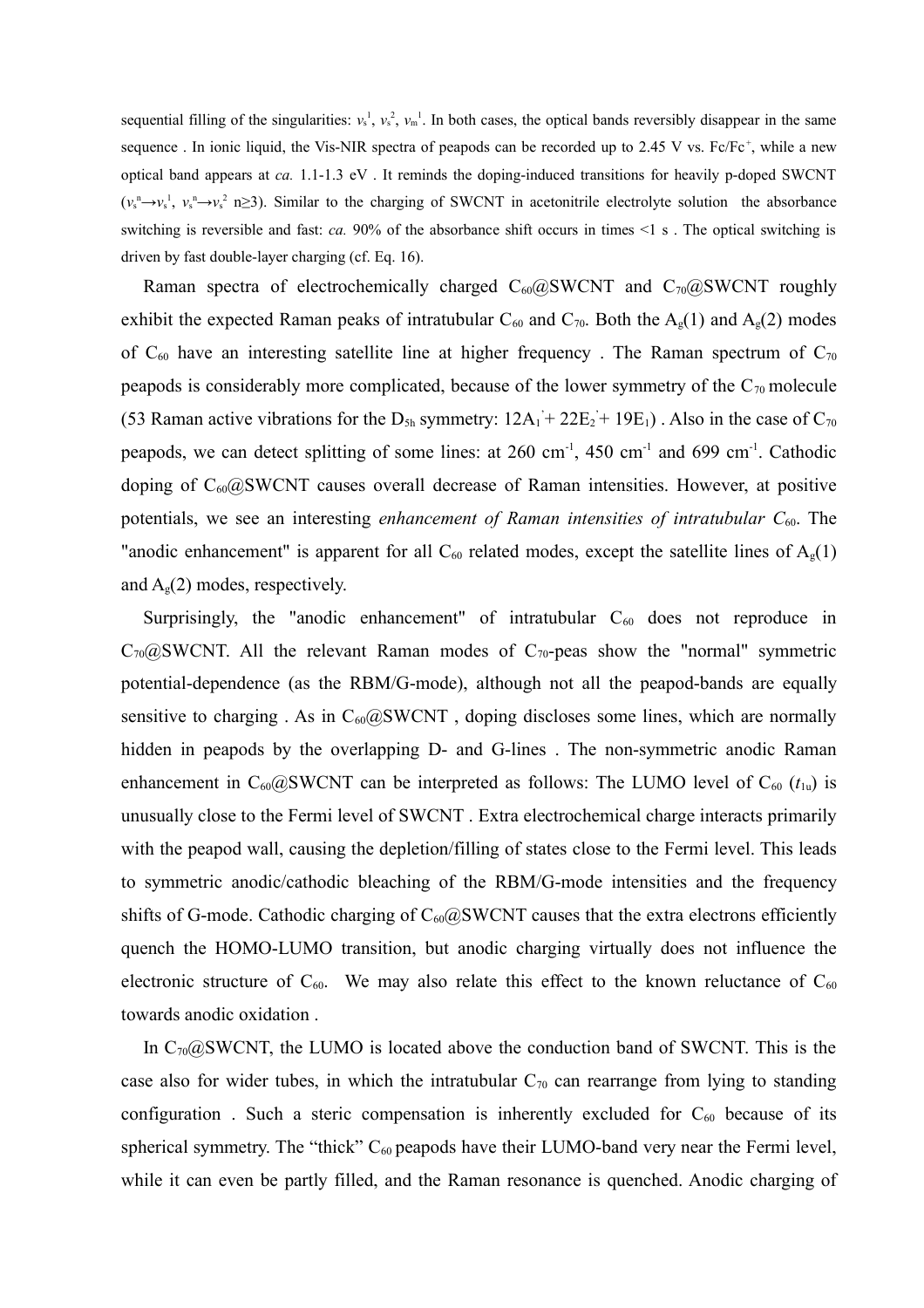thick  $C_{60}$  peapods will deplete the half-filled LUMO, which efficiently enhances the overall Raman intensity.

Further peculiar effects in  $C_{60}$  peapods were disclosed by a combination of chemical doping with K-vapor and by electrochemistry. The fullerene  $A_g(2)$  mode softens to *ca*. 1428 cm<sup>-1</sup> in the K-treated peapod, indicating intratubular  $C_{60}$ <sup>6</sup>. Surprisingly, the intratubular  $C_{60}$ <sup>6</sup> is not fully recoverable to neutral  $C_{60}$  even after anodic oxidation at 1.5 V vs. Ag/AgCl, when part of fullerene still survives in the  $C_{60}$ <sup>4</sup> state. This evidences that K<sup>+</sup> may also partly occupy the interior of peapod . Iijima et al recently confirmed this conclusion by direct TEM imaging of K inside peapods.

#### **2.3. Optical and Raman spectroelectrochemistry on double-walled carbon nanotubes**

Double-walled carbon nanotubes (DWCNT) can be conveniently prepared by from peapods by vacuum pyrolysis or by laser photolysis . Chemical doping of DWCNT by Br<sup>2</sup> was first studied by Eklund et al. . The DWCNT represent very attractive material for optical and Raman spectroelectrochemistry, as the doping-induced effects can be studied *selectively for outer tubes or inner tubes*, respectively . The outer tubes exhibit similar optical (Vis-NIR) spectral features as those observed for SWCNT, but the inner tubes manifest themselves by characteristic splitting of the band around 1.3 eV. Electrochemical charging causes reversible bleaching of optical transitions, while the behavior of outer tube resembles that of SWCNT. As expected, the inner tubes are less sensitive to electrochemical charging, since only small amount of doping charge is located at the inner tubes.

The RBM of outer/inner tubes is clearly distinguishable already in pristine DWCNT, but the corresponding analysis of G-mode requires subsequent mathematical deconvolution. The Raman spectroelectrochemistry in acetonitrile electrolyte solution and in ionic liquids allows interesting alternative, i.e. "electrochemical deconvolution" of the G-mode, especially at anodic potentials. The reason consists in larger doping-sensitivity of the outer tube, whose G-band is more blue-shifted than the G-band of the inner tube . Raman spectroelectrochemistry of DWCNT also points at very useful properties of the G' mode, which splits into two components assigned to inner/outer tubes already in pristine DWCNT . This mode is highly dispersive, and dopingsensitive also in SWCNT. The charging-induced bleaching of G' mode further confirms that the inner tubes are less sensitive compared to the outer tubes .

Also the doping-induced attenuation of the sharp peaks of RBM of inner tubes is relatively smaller than that of outer tubes. This behavior is phenomenologically equivalent to that of peapods, where we also trace sluggish response of the intratubular species to electrochemical perturbations (Section 2.2) . A more detailed analysis of doping of inner tubes reveals a similar diameter-sensitivity as that for SWCNT . This conclusion is surprising, as the arguments for complex and non-symmetric potential/intensity profiles in SWCNT bundles , i.e. the counterion insertion and solvation , are inherently nontransferable to the inner tubes of DWCNT. These questions must be, therefore, addressed in terms of chirality-dependent matching of resonance condition, which may or may not be diameter-selective as in SWCNT (cf. Section 2.1) .